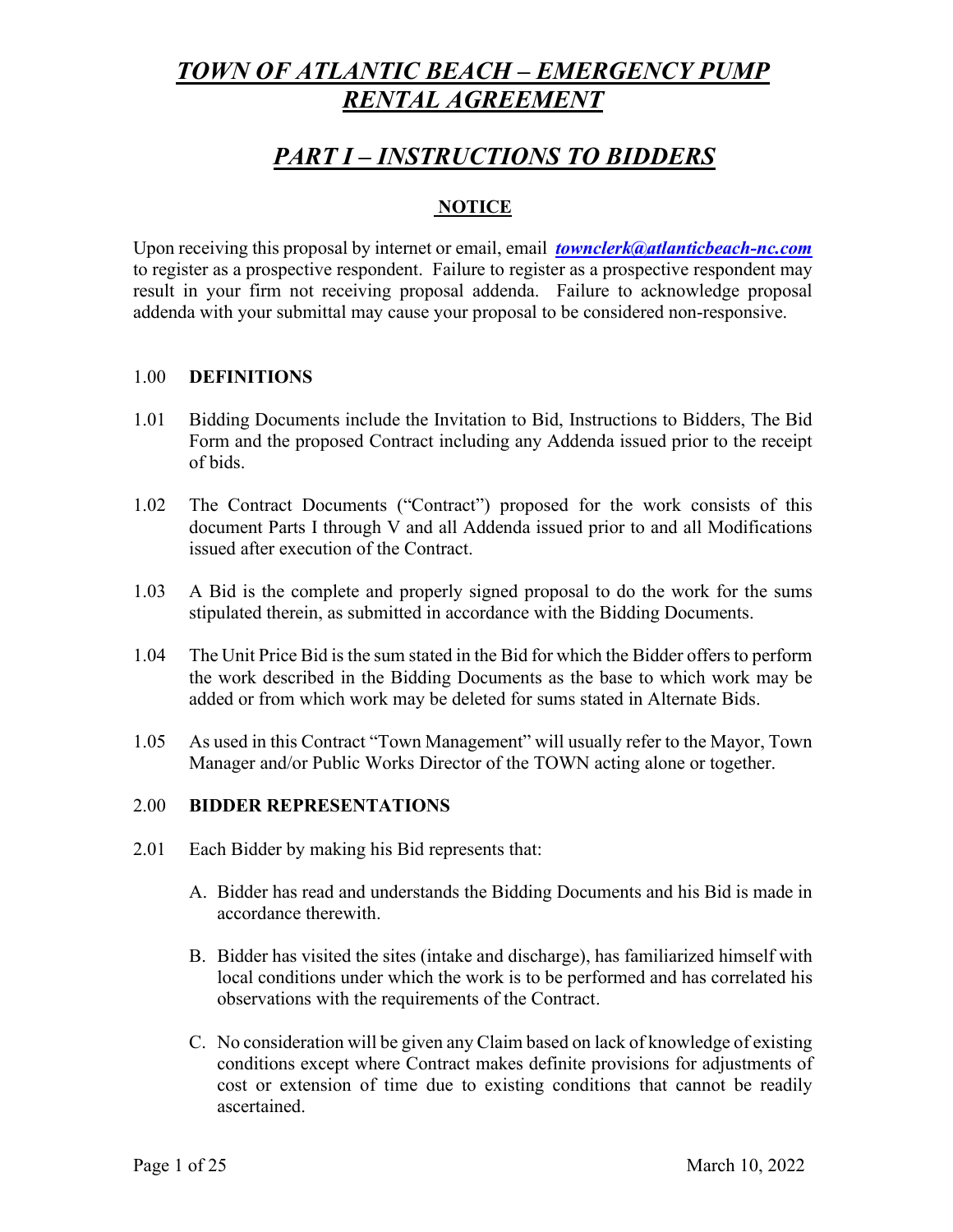## *PART I – INSTRUCTIONS TO BIDDERS*

D. The Bid as submitted is based upon providing the labor, materials, systems and equipment required to complete the "Scope of Work" without exceptions.

### 3.00 **INTERPRETATION OR CORRECTION OF BIDDING DOCUMENTS**

- 3.01 Bidders will promptly notify Mr. David R. Walker, Town Manager, of any ambiguity, inconsistency or error, which they may discover upon examination of the Bidding Documents.
- 3.02 Bidder requiring clarification or interpretation of the Bidding Documents will make written request which will reach the Town Manager at least four (4) calendar days prior to the date for receipt of bids.
- 3.03 Any interpretation, correction or change of the Bidding Documents will be made by Addenda issued by the TOWN. Interpretations, corrections or changes of the bidding documents made in any other manner will not be binding, and Bidders will not rely upon such interpretations, corrections, or changes.

### 4.00 **BIDDING PROCEDURE**

- 4.01 Sealed bids will be addressed to Town Clerk and marked "EMERGENCY PUMP RENTAL AGREEMENT" at PO Box 10, 125 West Fort Macon Road, Atlantic Beach, NC 28512. Deadline for submittal of bids will be 1:30PM on Monday, April 18, 2022, at which time the bid opening will be completed by Town Staff, tabulated and posted on the Town website. Interested parties are recommended to attend the Pre-bid Conference scheduled at 2:00pm on Friday, April 8, 2022, also in the Town Hall. The Town Council will make the selection during the scheduled meeting following recommendation of Staff, following which the selected bidder will be notified.
- 4.02 The complete *original proposal and two (2) copies* shall be submitted on a form identical to the form included with the Bidding documents. Copies shall be signed by the person or persons legally authorized to bind the Bidder to a Contract. *A Bid by a Corporation shall further give the state of incorporation and have the corporate seal affixed.*
- 4.03 The unit Price Bid Sum will be expressed in figures.
- 4.04 Any interlineations, alteration or erasure must be initialed by the signer of the Bid.
- 4.05 Failure to submit a Bid in the form requested or inclusion of any alternates,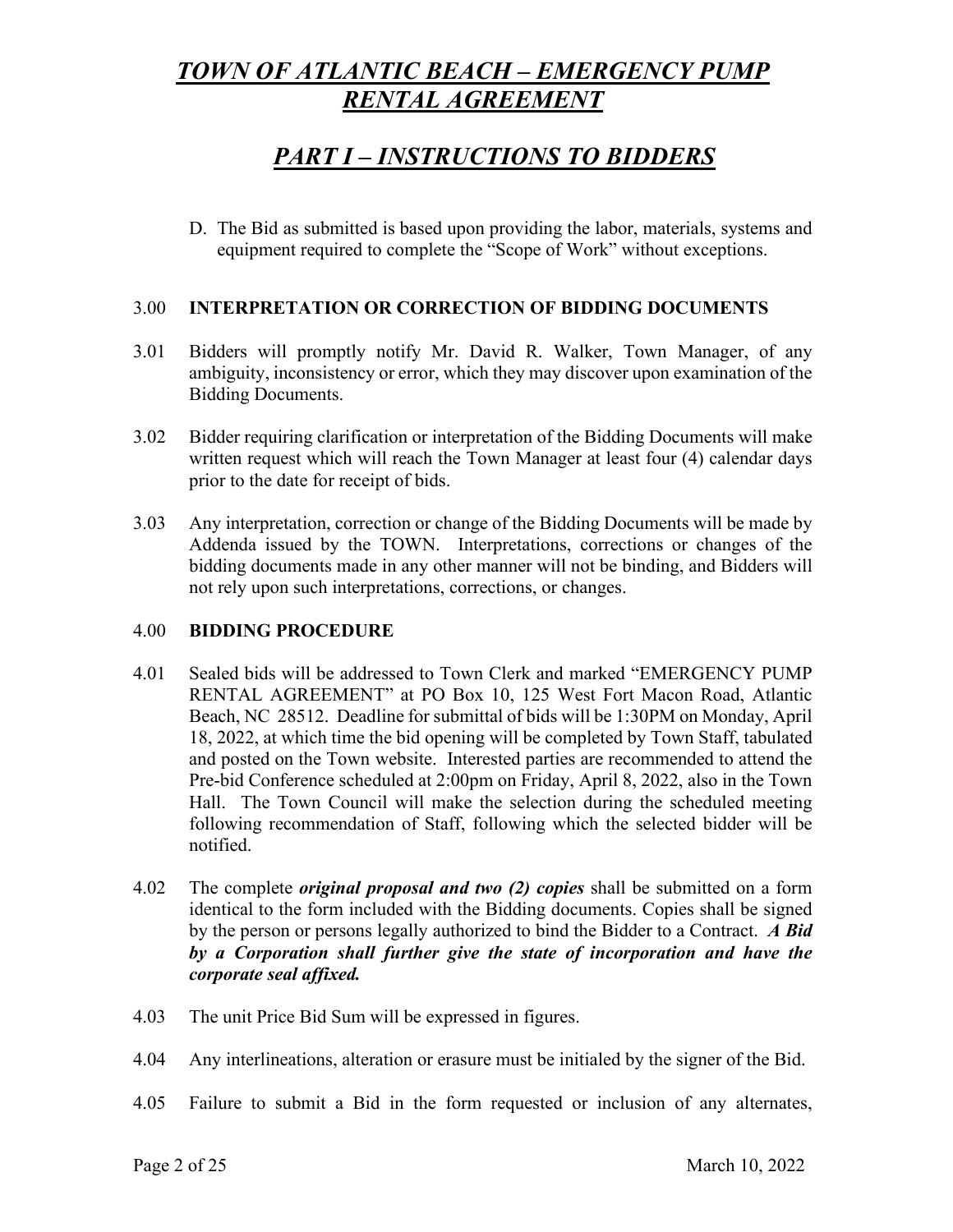## *PART I – INSTRUCTIONS TO BIDDERS*

conditions, limitations or provisions not called for will render the bid irregular, and will be considered sufficient cause for rejection of Bid.

- 4.06 Bids will be delivered to reach the address designated in the Invitation to Bid not later than the hour and date established for deadline for acceptance of bids. After that time, no bids will be received, nor may they be withdrawn. *Faxed or E-mailed bids will not be accepted.*
- 4.07 No Bid may be modified, withdrawn, or canceled by the Bidder for a period of NINETY (90) calendar days following the time designated for receipt of bids, and each Bidder agrees by submitting his Bid.

Negligence or error on the part of any Bidder in preparing his Bid confers no right of withdrawal or modification of his bid after time has been called. Sureties and principals are advised that the TOWN cannot give consideration to any plea of "error" in preparation of the Bid.

### 5.00 **CONSIDERATION OF BIDS**

- 5.01 Rejection of Bids: The TOWN will have the right to reject any or all Bids not accompanied by any data required by the Bidding Documents, or to reject a Bid which is in any way incomplete or irregular.
- 5.02 Acceptance of Bid (Award): It is the intent of the TOWN to award a Contract to the lowest responsible Bidder provided the Bid has been submitted in accordance with the requirements of the Bidding Documents and does not exceed a fair and equitable rate in the opinion of the TOWN. The TOWN will have the right to reject any or all bids and/or waive any informality or irregularity in any bid or bids received and to accept the Bid or Bids, which in its judgment is in the TOWN'S best interest. A Bidder to whom a Contract is awarded is referred to herein as "CONTRACTOR".
- 5.03 The Town of Atlantic Beach will make all decisions on which part of the contract to activate.

### 6.00 **INSURANCE**

6.01 Careful attention is directed to insurance. The CONTRACTOR should carefully review his insurance in order to be completely and adequately covered with regard to special hazards, etc. *Certificates for Worker's Compensation, General Liability and Vehicle/Equipment Insurance will be required and submitted as part of the bid package.* The CONTRACTOR will maintain at minimum the following limits of liability.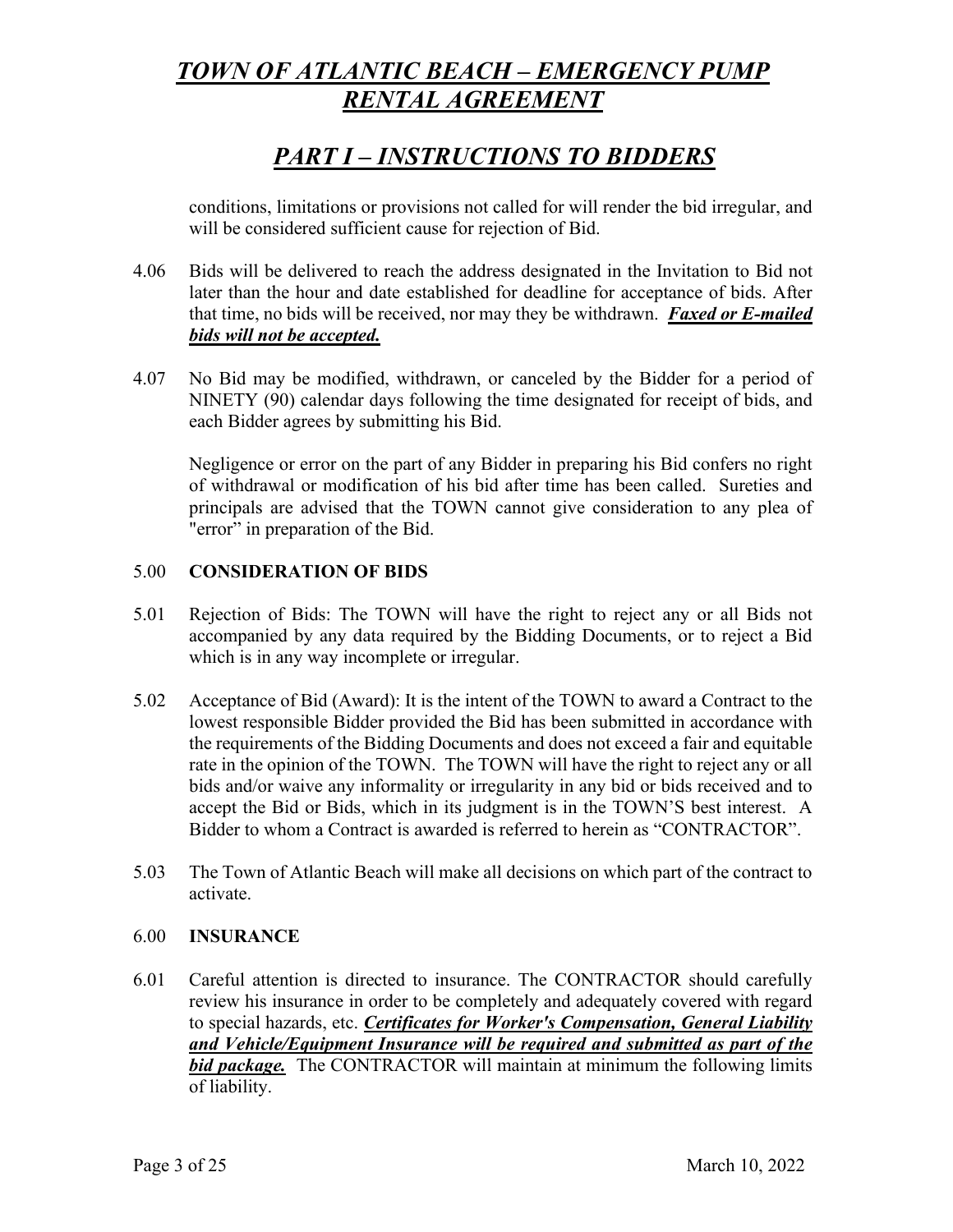### *PART I – INSTRUCTIONS TO BIDDERS*

| Workman's Compensation   | Statutory (for the State in which the work   |  |  |  |  |  |
|--------------------------|----------------------------------------------|--|--|--|--|--|
| and Employer's Liability | is to be performed and the State of domicile |  |  |  |  |  |
|                          | of the CONTRACTOR) and \$500,000             |  |  |  |  |  |
|                          | Employer's Liability                         |  |  |  |  |  |

CONTRACTOR'S General Liability Ins. \$ 1,000,000

CONTRACTOR'S Vehicle Ins. \$ 1,000,000 (Combined Single Limit – Bodily Injury and Property Damage)

The CONTRACTOR'S Comprehensive General Liability Insurance will include coverage for premises operations, independent contractors, completed operations, scope of work, products and contractual exposures as will protect the CONTRACTOR from claims arising out of any bodily injury, including accidental death, as well as, claims for property, damages which may arise from operations under this contract, whether such operations be by the CONTRACTOR or by any other subcontractor or any other person directly or indirectly employed by any of them. The Town of Atlantic Beach must be named as an additional insured prior to initiation of the scope of work under the Contractors General Liability Insurance. Automobile Liability Insurance shall include coverage for all owned, hired and nonowned vehicles.

6.02 All Workman's Compensation and Employer's Liability insurances will expressly provide all rights of subrogation against TOWN and its officials and employees are waived. General Liability Insurance and Vehicle Insurance will specifically name TOWN as an additional insured party and will be primary to any and all insurance of TOWN.

#### 7.00 **TIME/COMPLETION SCHEDULE**

- 7.01 This Contract will be valid for the period from July 1, 2022 thru June 30, 2024.
- 7.02 CONTRACTOR must be mobilized, setup and have pumps capable of pumping within 24 hours of notification of the activation of this Contract.
- 7.03 Following the delivery by the contractor, the Town Public Works Department will setup and operate any pump delivered. The termination of a particular pump rental under this Contract will be as determined by Town Management on telephone or written confirmation by the Town Management when the objective of floodwater removal is met.

#### 8.00 **PAYMENT**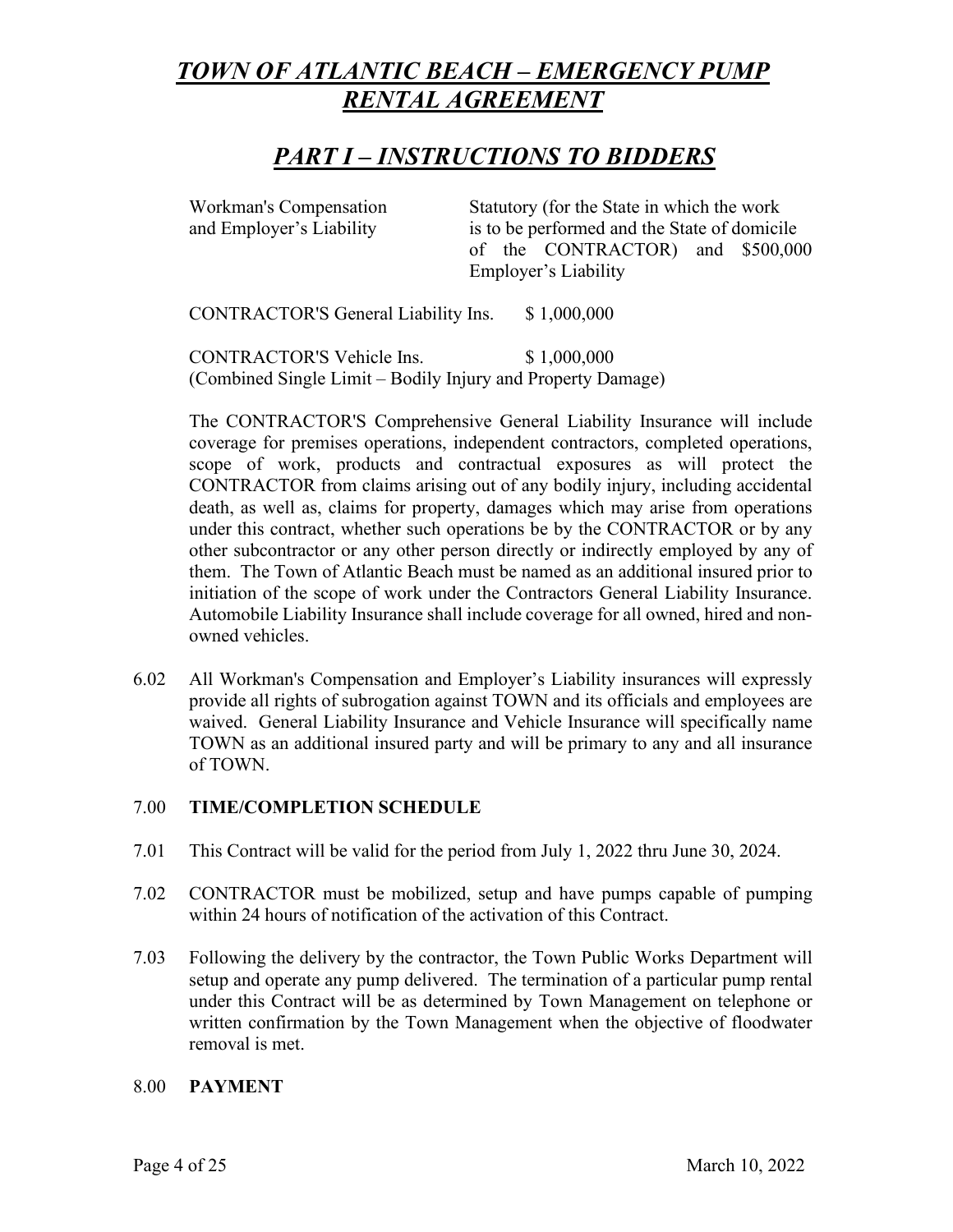### *PART I – INSTRUCTIONS TO BIDDERS*

- 8.01 Payment will be made within ten (10) days after submission of weekly pay applications (invoices). *Payment will be based on the rate schedule at the awarded unit prices. Five percent (5%) of all invoices will be retained until the contract is complete to the satisfaction of the Town Manager.*
- 9.00 **SAFETY**
- 9.01 CONTRACTOR will be solely responsible for maintaining safety at all work sites during mobilization and demobilization. CONTRACTOR will take all reasonable steps to insure safety for both workers and visitors to the site, to include traffic control, during mobilization, setup and demobilization.
- 9.02 The TOWN will provide warning signs visible both day and night at all locations where pipes or hoses cross streets to warn the motoring public of the pipes or hoses. CONTRACTOR will install ramps over pipes or hoses that cross streets in such manner as to allow motor vehicles to safely cross such pipes or hoses.

### 10.00 **LOCATIONS FOR INTAKE AND DISCHARGE**

- 10.01 CONTRACTOR will deliver a trailer mounted dry self-priming four (4) inch nonclog diesel pump and intake to the Public Works facility at 1400 West Fort Macon Road, Atlantic Beach, NC 28512; however the TOWN reserves the right to request any location for delivery of this pump, where Public Safety permits. Forty forty (40) feet of four (4) inch camlock intake piping and 300 feet of four (4) inch discharge hose or pipe will be required for this pump.
- 10.02 Ten (10) additional stormwater pumping sites are found throughout the town. The sites are all ocean side of Fort Macon Rd. (NC Highway 58). The town anticipates up to three (3) centrifugal pumps may be required from the CONTRACTOR to supply the response need. CONTRACTOR to deliver up to three (3) trailer mounted dry self-priming four (4) inch non-clog diesel powered pumps. Each trailer requested will also be equipped with twenty (20) feet of intake and 200 feet of fourinch discharge hose or pipe. These four inch pumps and associated accessories requested: hose, fittings, elbows, camlock connections, converters, etc. will be delivered to the Public Works facility at 1400 West Fort Macon Road, Atlantic Beach, NC 28512; however the TOWN reserves the right to request any location for delivery of these pumps, where Public Safety permits.

### 11.00 **PERFORMANCE REQUIREMENTS**

11.01 TOWN'S right to carry out the work:

If the CONTRACTOR defaults or neglects to carry out the Work in accordance with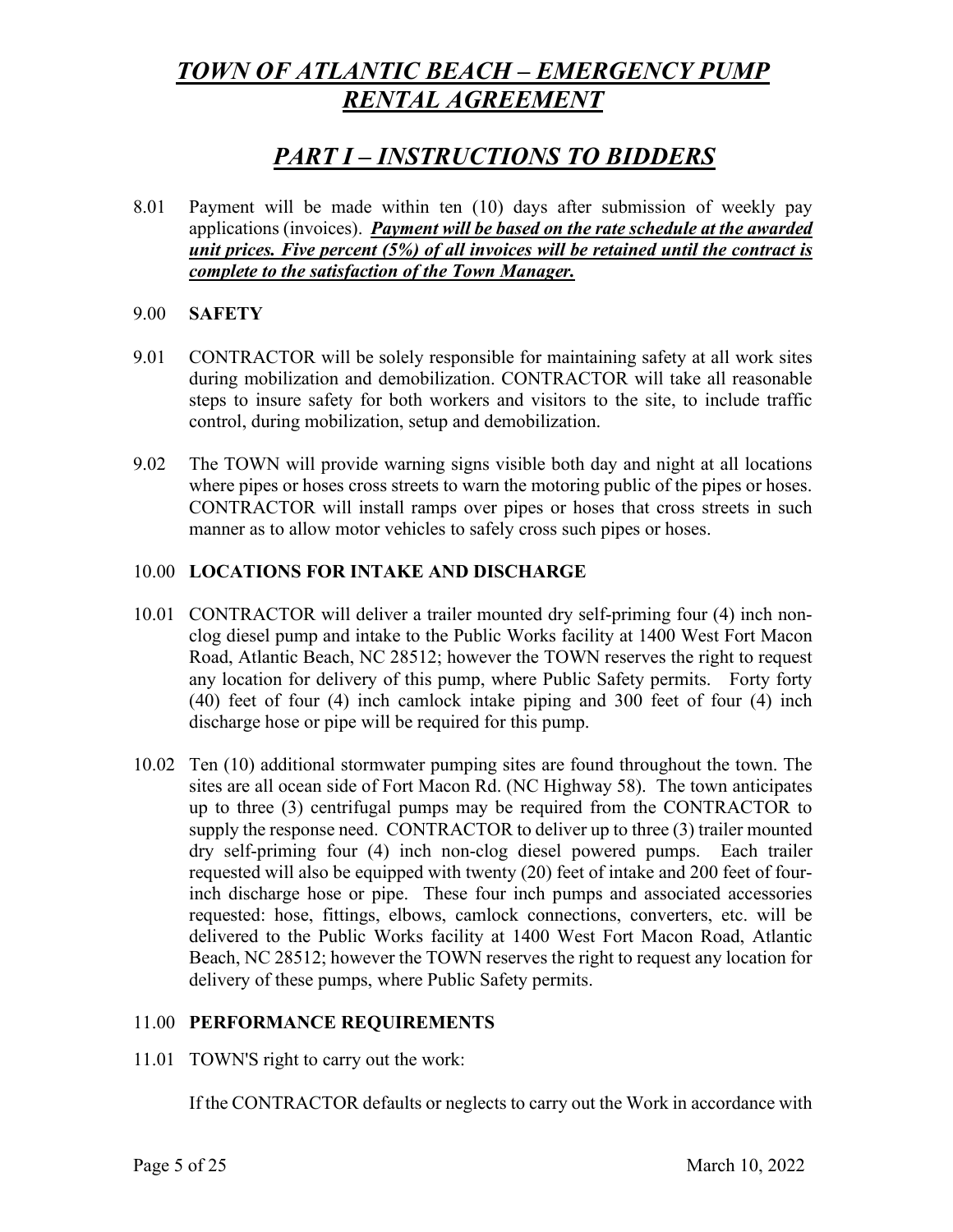# *PART I – INSTRUCTIONS TO BIDDERS*

the Contract and fails within a one (1) day period after receipt of written notice from the TOWN to commence and continue correction of such default or neglect with diligence and promptness, the TOWN may, without prejudice to other remedies, correct such deficiencies. In such case an appropriate Change Order will be issued deducting from payments then or thereafter due the CONTRACTOR the cost of correcting such deficiencies, including compensation for the TOWN'S additional services and expenses made necessary by such default, neglect or failure. If payments then or thereafter due the CONTRACTOR are not sufficient to cover such amounts, the CONTRACTOR will pay the difference to the TOWN.

### 12.00 **TERMINATION BY THE TOWN FOR CAUSE**:

- 12.01.1 The TOWN may terminate the Contract if the CONTRACTOR:
	- a. persistently or repeatedly refuses or fails to supply enough properly skilled workers or proper equipment to perform in a timely manner as determined by the Town Management;
	- b. fails to make payment to subcontractors or suppliers for materials or labor in accordance with the respective agreements between the CONTRACTOR and subcontractors/suppliers;
	- c. persistently disregards laws, ordinances, or rules, regulations or orders of a public authority having jurisdiction; or
	- d. otherwise is guilty of a substantial or material breach of sections 16.00, 17.00 or other provisions of the Contract.
- 12.01.2 When any of the above reasons exist, the TOWN may without prejudice to any other rights or remedies of the TOWN and after giving the CONTRACTOR and the CONTRACTOR'S surety, if any, one (1) day written notice, terminate employment of the CONTRACTOR and may, subject to any prior rights of the surety:
	- a. accept assignment of subcontracts and supplier agreements; and/or
	- b. finish the Work by whatever reasonable method the TOWN may deem expedient.
- 12.01.3 When the TOWN terminates the contract for one of the reasons stated in Subparagraph 12.01.1, the CONTRACTOR will not be entitled to receive further payment until the Work is finished.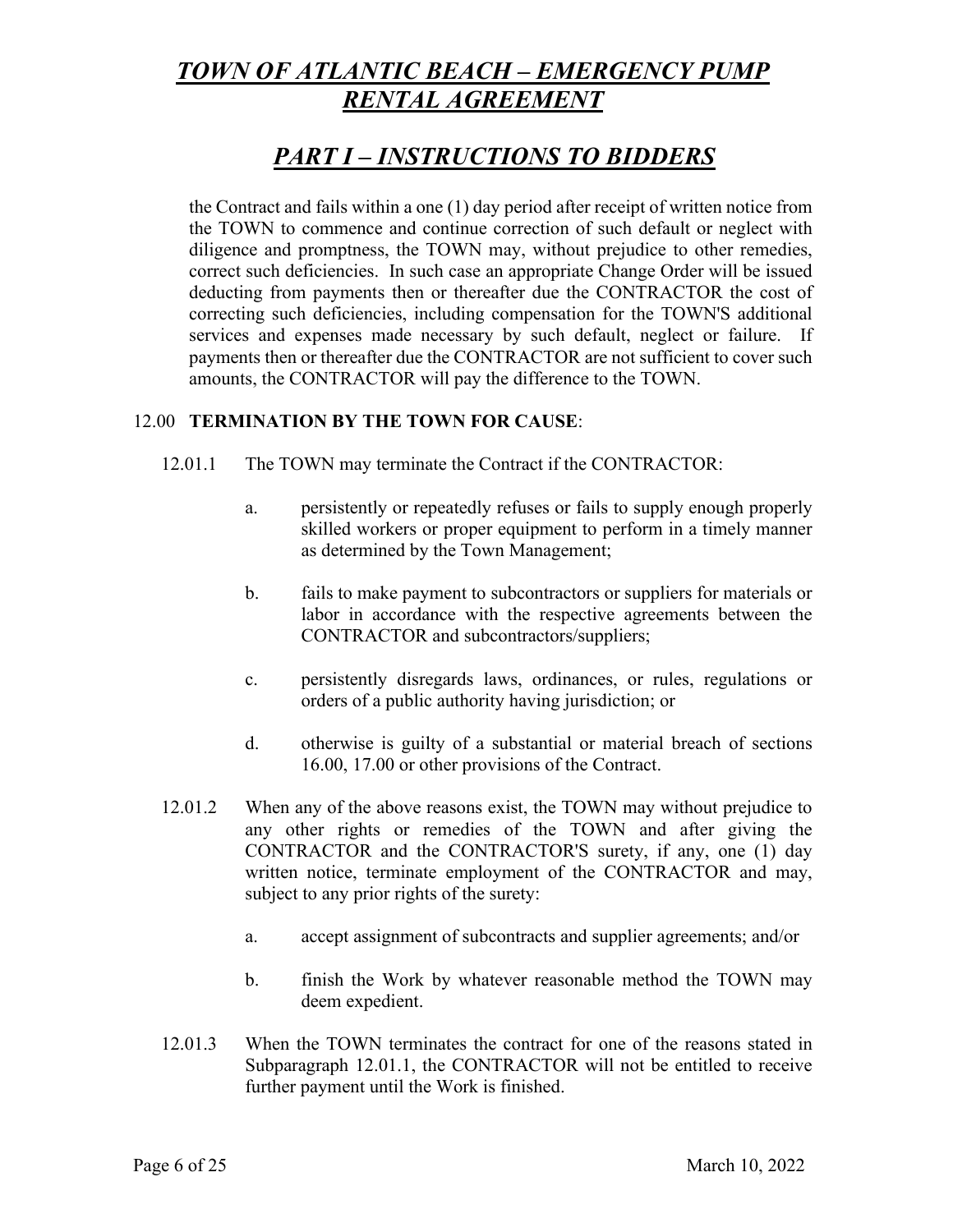# *PART I – INSTRUCTIONS TO BIDDERS*

- 12.01.4 If the unpaid balance of the Contract sum exceeds additional costs incurred while finishing the Work, including compensation for the TOWN'S services and expenses made necessary thereby, such excess will be paid to the CONTRACTOR. If such costs exceed the unpaid balance, the CONTRACTOR will pay the difference to the TOWN. This obligation for payment will survive termination of the Contract.
- 12.01.5 **Termination for Convenience;** the Town or Contractor may terminate this contract at any time for any reason by giving at least thirty (30) days' notice in writing to the other party. If the contract is terminated by the Town as provided herein, the contractor will be paid a fair payment as negotiated with the Town for the work completed as of the date of termination.

### 13.00 **ESTIMATED QUANTITIES**

13.01 The TOWN makes no guarantee of the activation of this Contract or as to the total number of pumps or days the CONTRACTOR will provide the equipment in any activation of the Contract requirements. However, if the termination notice is given as described in Section 7.03, for alleviating flooding conditions and completing all necessary pumping in less than 24 hours of actual pumping operation, TOWN will pay sums of Unit Price #1-2 A for the equipment actually requested and utilized.

#### 14.00 **PERSONNEL**

14.01 It is mutually agreed that CONTRACTOR is an independent CONTRACTOR and not an agent of the TOWN, and as such the CONTRACTOR'S personnel will not be entitled to any TOWN employment benefits, such as, but not limited to, vacation, sick leave, insurance, workmen's compensation, or pension and retirement benefits.

#### 15.00 **CONFLICT OF INTEREST**

15.01 No elected or appointed official or paid employee of the TOWN shall have a personal or financial interest, direct or indirect, as a contracting party or otherwise, in the performance of this agreement.

### 16.00 **OTHER LAWS AND REGULATIONS**

16.01 The parties acknowledge that FEMA financial assistance may be used to fund the contract. CONTRACTOR will comply with any and all applicable federal, state and local standards, regulations, laws, statutes and ordinances regarding toxic, hazardous and solid wastes and any other pollutants; public and private nuisances; health or safety; and zoning, subdivision or other land use controls. CONTRACTOR agrees to comply with all applicable standards, orders or regulations issued pursuant to the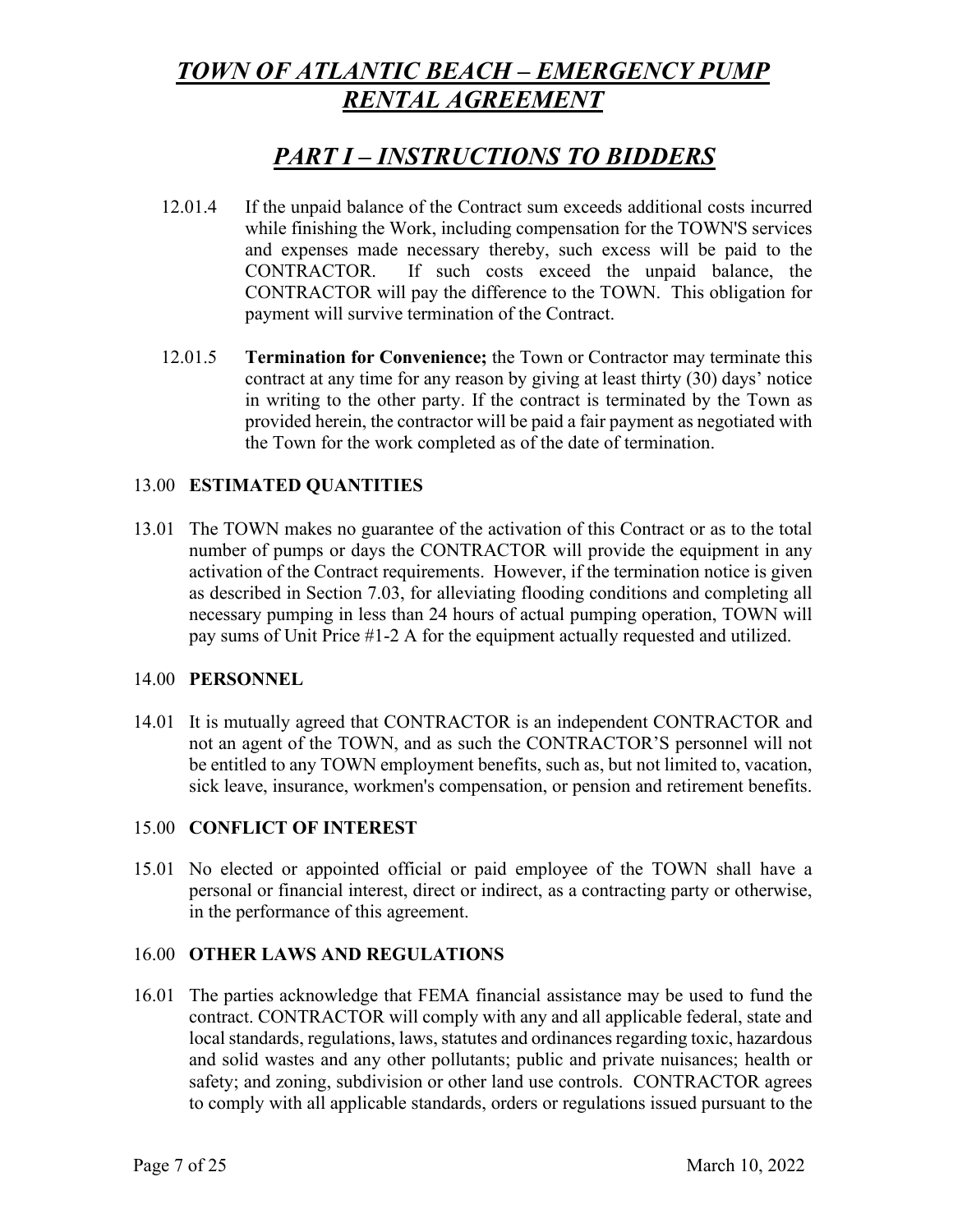## *PART I – INSTRUCTIONS TO BIDDERS*

Clean Air Act (42 U.S.C. 7401- et seq.) and the Federal Water Pollution Control Act as amended (33 U.S.C. 1251- et seq.), and will report violations to the TOWN, FEMA and the Regional Office of the Environmental Protection Agency (EPA).

CONTRACTOR will take all reasonably necessary, proper or required safety, preventative and remedial measures in accordance with any and all relations and directives from the North Carolina Department of Human Resources, the United States Environmental Protection Agency, the North Carolina Department of Environmental Quality, Health Departments, and any other federal, state or local agency having jurisdiction, to insure the prompt prevention or cessation (now or in the future) of violations of either the applicable provisions of such standards, regulations, laws, statutes, and ordinances or any permits or conditions issued thereunder.

- 16.02 CONTRACTOR, and any subcontractor it employs, shall comply with the requirements of Article 2 of Chapter 64 of the North Carolina General Statutes (the federal E-Verify program operated by the United States Department of Homeland Security and other federal agencies, or any successor or equivalent program used to verify the work authorization of newly hired employees pursuant to federal law).
- 16.03 The CONTRACTOR shall comply with all mandatory standards and policies relating to energy efficiency which may be contained within an energy conservation plan issued by the State of North Carolina in compliance with the Energy Policy and Conservation Act (Pub. L. 94-163).

### 17.00 **NON-DISCRIMINATION - EQUAL EMPLOYMENT OPPORTUNITY**

During the performance of this contract, the CONTRACTOR agrees as follows:

17.01 The CONTRACTOR will not discriminate against any employee or applicant for employment or otherwise illegally deny any person participation in or the benefits of the program which is the subject of this agreement because of race, creed, color, sex, age, disability or national origin. The CONTRACTOR will take affirmative action to ensure that applicants are employed, and that employees are treated during employment without regard to their race, color, religion, sex, or national origin. Such action shall include, but not be limited to the following: Employment, upgrading, demotion, or transfer; recruitment or recruitment advertising; layoff or termination; rates of pay or other forms of compensation; and selection for training, including apprenticeship. The CONTRACTOR agrees to post in conspicuous places, available to employees and applicants for employment, notices to be provided setting forth the provisions of this nondiscrimination clause.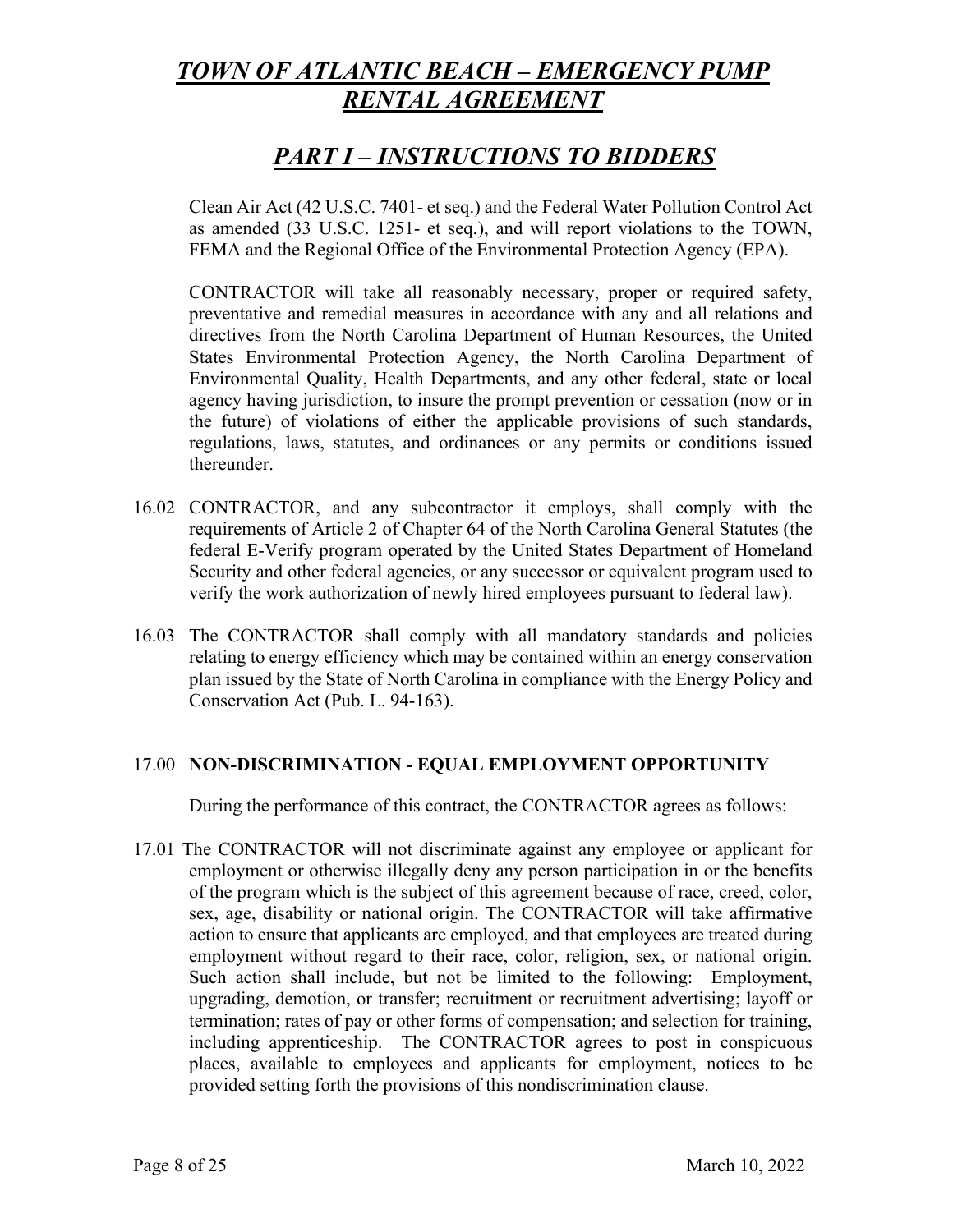## *PART I – INSTRUCTIONS TO BIDDERS*

- 17.02 The CONTRACTOR will, in all solicitations or advertisements for employees placed by or on behalf of the CONTRACTOR, state that all qualified applicants will receive considerations for employment without regard to race, color, religion, sex or national origin.
- 17.03 The CONTRACTOR will send to each labor union or representative of workers with which he has collective bargaining agreement or other contract or understanding, a notice to be provided advising the said labor union or workers' representatives of the CONTRACTOR'S commitments under this section, and shall post copies of the notice in conspicuous places available to employees and applicants for employment.
- 17.04 The CONTRACTOR will comply with all provisions of Executive Order 11246 of September 24, 1965, and of the rules, regulations, and relevant orders of the Secretary of Labor.
- 17.05 The CONTRACTOR will furnish all information and reports required by Executive Order 11246 of September 24, 1965, and by rules, regulations, and orders of the Secretary of Labor, or pursuant thereto, and will permit access to his books, records, and accounts by the administering agency and the Secretary of Labor for purposes of investigation to ascertain compliance with such rules, regulations, and orders.
- 17.06 In the event of the CONTRACTOR'S noncompliance with the nondiscrimination clauses of this contract or with any of the said rules, regulations, or orders, this contract may be canceled, terminated, or suspended in whole or in part and the CONTRACTOR may be declared ineligible for further Government contracts or federally assisted construction contracts in accordance with procedures authorized in Executive Order 11246 of September 24, 1965, and such other sanctions as may be imposed and remedies invoked as provided in Executive Order 11246 of September 24, 1965, or by rule, regulation, or order of the Secretary of Labor, or as otherwise provided by law.
- 17.07 The CONTRACTOR will include the sentence immediately preceding paragraph (17.01) and the provisions of paragraphs (17.01) through (17.07) in every subcontract or purchase order unless exempted by rules, regulations, or orders of the Secretary of Labor issued pursuant to section 204 of Executive Order I 1246 of September 24, l 965, so that such provisions will be binding upon each subcontractor or vendor. The CONTRACTOR will take such action with respect to any subcontract or purchase order as the administering agency may direct as a means of enforcing such provisions, including sanctions for noncompliance: Provided, however, that in the event a CONTRACTOR becomes involved in, or is threatened with, litigation with a subcontractor or vendor as a result of such direction by the administering agency the CONTRACTOR may request the United States to enter into such litigation to protect the interests of the United States."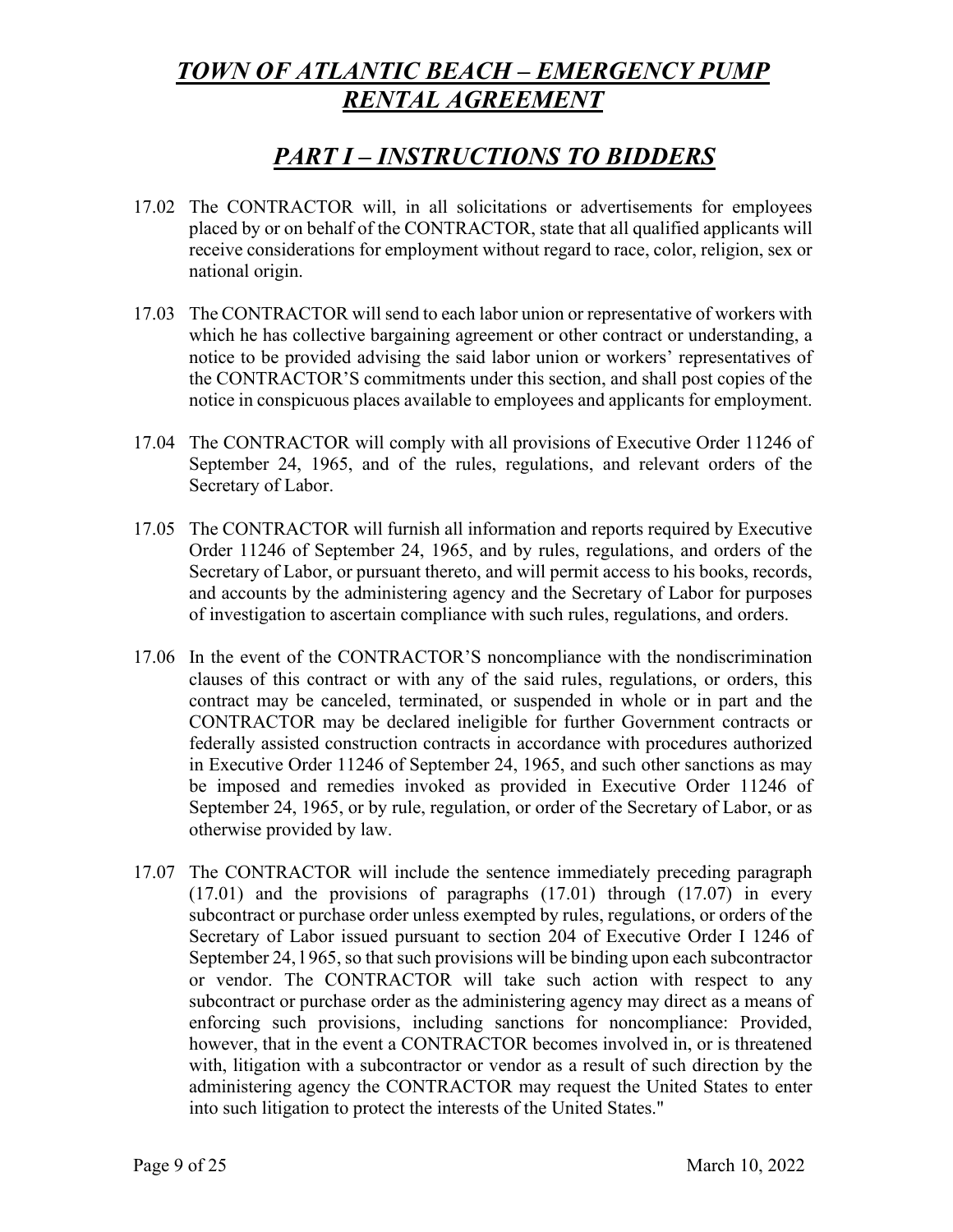### *PART I – INSTRUCTIONS TO BIDDERS*

### 18.00 **MINORITY BUSINESS ENTERPRISE (MBE)**

The Town desires that minority business enterprises and historically underutilized businesses have the maximum opportunity to participate in the performance of this contract and will:

- 18.0l Promote affirmatively (where feasible) in accordance with North Carolina General Statute l43-l29, together with all other applicable laws, statutes and constitutional provisions) the procurement of goods, services in connection with construction projects for minority owned business enterprises.
- 18.02 Insure that competitive and equitable bidding opportunities are followed to afford minority business enterprises participation. Strive to obtain contract and subcontract awards to minority business enterprises.
- 18.03 Identify and communicate to the minority business enterprises community procedures and contract requirements necessary for procurement of goods and services for construction projects and subcontracts.
- 18.04 Provide technical assistance as needed.
- 18.05 Promulgate and enforce contractual requirements that the general contractor or all construction projects shall exercise all necessary and reasonable steps to insure that minority business enterprises participate in the work required in such construction contracts.

The CONTRACTOR shall insure that minority business enterprises have the maximum opportunity to compete for and perform portions of the work included in this contract and shall not discriminate on the basis of race, color, national origin or sex. The CONTRACTOR shall include this special provision, Minority Business Enterprise (MBE), in all subcontracts for this contract. Failure on the part of the CONTRACTOR to carry out the requirements set forth in this special provision may constitute a breach of contract and after proper notification may result in termination of the contract or other appropriate remedy.

A minority business enterprise is defined as a business, with at least fifty-one (51%) percent owned and controlled by minority group members. The minority ownership must exercise actual day-to-day management. Minority group members may consist of Black Americans (an individual of the Black race of African origin), Hispanic Americans (an individual of a Spanish speaking culture and origin at parentage), Asian Americans (an individual of a culture, origin or parentage traceable to the areas of the Far East, Southeast Asia, the Indian subcontinent and the Pacific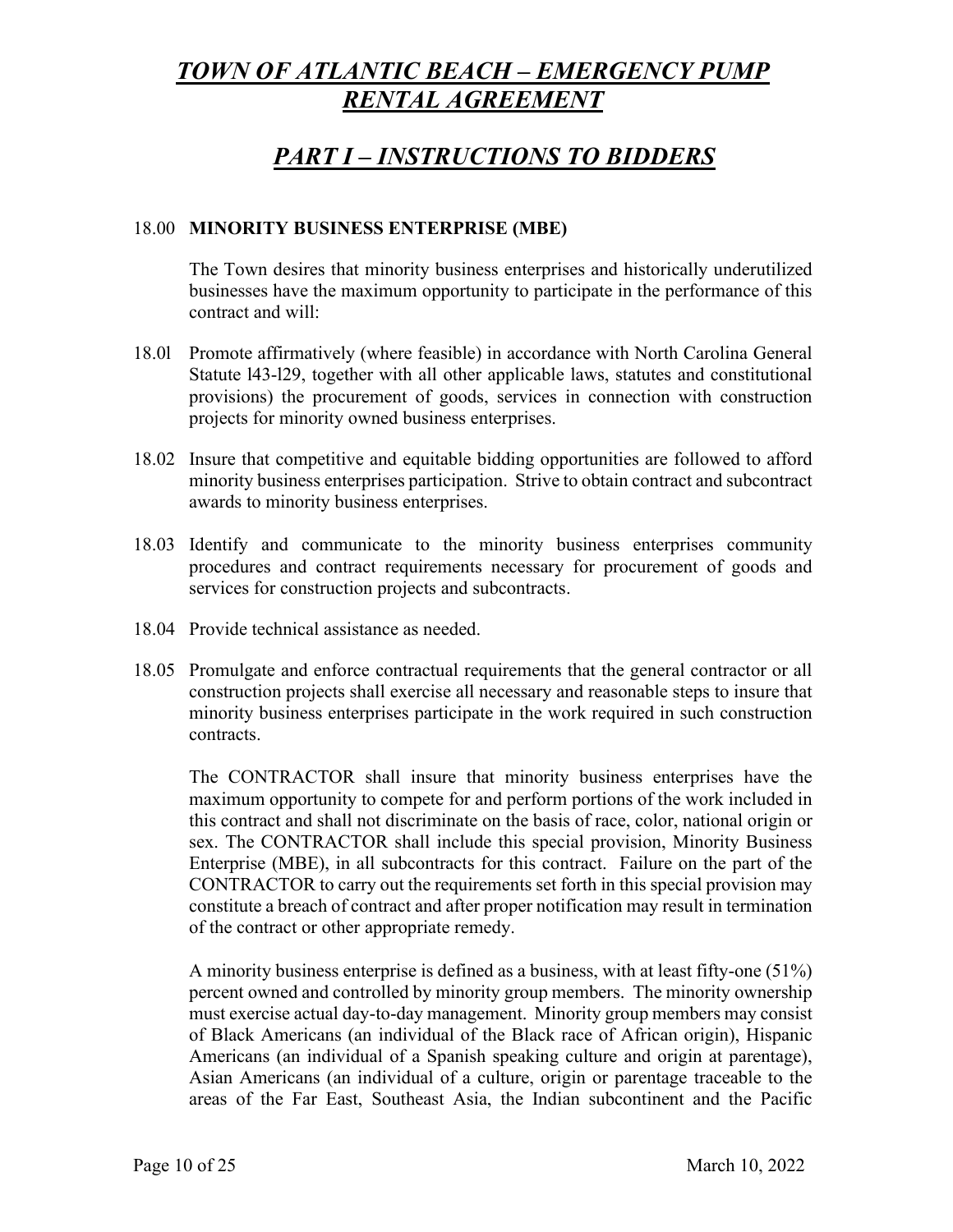# *PART I – INSTRUCTIONS TO BIDDERS*

Islands), Indian Americans (an individual who is an enrolled member of a Federally recognized Indian tribe, or recognized by the tribe as being an Indian, as evidenced by a certification of a tribal leader), American Aleuts or any recognized minority group approved by the Town.

A Woman Business Enterprise is a business with at least fifty-one (51%) percent owned and controlled by women who exercise actual day-to-day management.

The CONTRACTOR shall exercise all necessary and reasonable steps to insure that Minority Business Enterprises and Woman Business Enterprises participate in the work required in this contract. The CONTRACTOR agrees by executing this contract that he will exercise all necessary and reasonable steps to insure that this special provision contained herein on Minority Business Enterprise is complied with.

### 19.00 **CONTRACT WORK HOURS AND SAFETY STANDARDS ACT - OVERTIME COMPENSATION**

Compliance with the Contract Work Hours and Safety Standards Act.

- 19.01 Overtime requirements. No CONTRACTOR or subcontractor contracting for any part of the contract work which may require or involve the employment of laborers or mechanics shall require or permit any such laborer or mechanic in any workweek in which he or she is employed on such work to work in excess of forty hours in such workweek unless such laborer or mechanic receives compensation at a rate not less than one and one-half times the basic rate of pay for all hours worked in excess of forty hours in such workweek.
- 19.02 Violation; liability for unpaid wages; liquidated damages. In the event of any violation of the clause set forth in paragraph (19.01) of this section the CONTRACTOR and any subcontractor responsible therefor shall be liable for the unpaid wages. In addition, such CONTRACTOR and subcontractor shall be liable to the United States (in the case of work done under contract for the District of Columbia or a territory, to such District or to such territory), for liquidated damages. Such liquidated damages shall be computed with respect to each individual laborer or mechanic, including watchmen and guards, employed in violation of the clause set forth in paragraph (19.01) of this section, in the sum of \$10 for each calendar day on which such individual was required or permitted to work in excess of the standard workweek of forty hours without payment of the overtime wages required by the clause set forth in paragraph (19.01) of this section.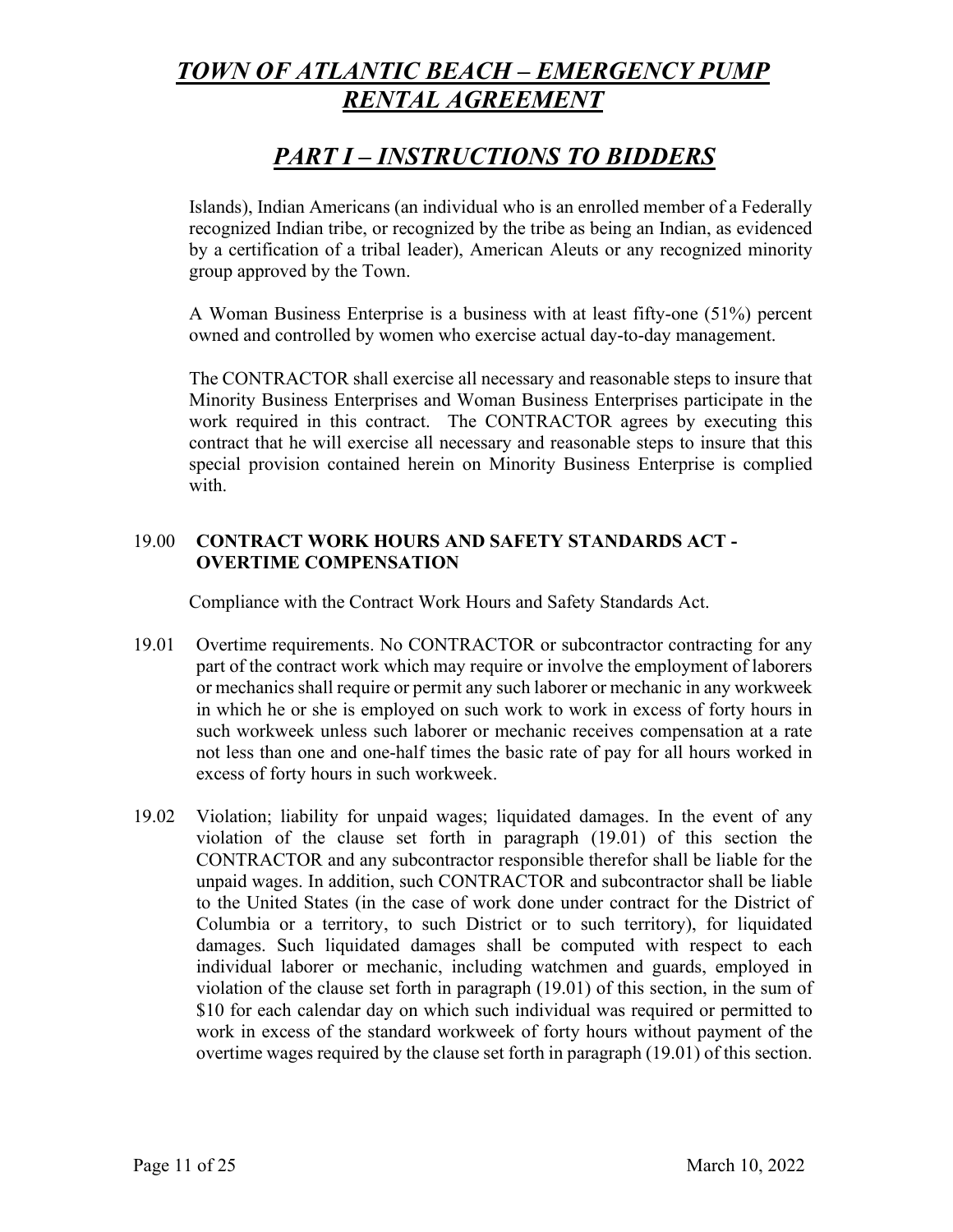### *PART I – INSTRUCTIONS TO BIDDERS*

- 19.03 Withholding for unpaid wages and liquidated damages. FEMA shall upon its own action or upon written request of an authorized representative of the Department of Labor withhold or cause to be withheld, from any moneys payable on account of work performed by the CONTRACTOR or subcontractor under any such contract or any other federal contract with the same prime CONTRACTOR, or any other federally-assisted contract subject to the Contract Work Hours and Safety Standards Act, which is held by the same prime CONTRACTOR, such sums as may be determined to be necessary to satisfy any liabilities or such CONTRACTOR or subcontractor for unpaid wages and liquidated damages as provided in the clause set forth in paragraph (19.02) of this section.
- 19.04 Subcontracts. The CONTRACTOR or subcontractor shall insert in any subcontracts the clauses set forth in paragraph (21.01) through (21.04) of this section and also a clause requiring the subcontractors to include these clauses in any lower tier subcontracts. The prime CONTRACTOR shall be responsible for compliance by any subcontractor or lower tier subcontractor with the clauses set forth in paragraphs (19.01 through (19.04) of this section.
- 19.05 The requirements of 40 U.S.C. 3704 are applicable to construction work and provide that no laborer or mechanic must be required to work in surroundings or under working conditions which are unsanitary, hazardous or dangerous. These requirements do not apply to the purchases of supplies or materials or articles ordinarily available on the open market or contracts for transportation or transmission of intelligence.

#### 20.00 **ACCESS TO RECORDS, RETENTION AND REVIEW**

The following access to records requirements applies to this contract:

- 20.01 The CONTRACTOR agrees to provide TOWN, North Carolina Department of Public Safety, the FEMA Administrator, the Comptroller General of the United States, or any of their authorized representative's access to any books, documents, papers, and records of the CONTRACTOR which are directly pertinent to this contract for the purposes of making audits, examinations, excerpts, and transcriptions.
- 20.02 The CONTRACTOR agrees to permit any of the foregoing parties to reproduce by any means whatsoever or to copy excerpts and transcriptions as reasonably needed.
- 20.03 The CONTRACTOR agrees to provide the FEMA Administrator or his authorized representatives access to construction or other work sites pertaining to the work being completed under the contract."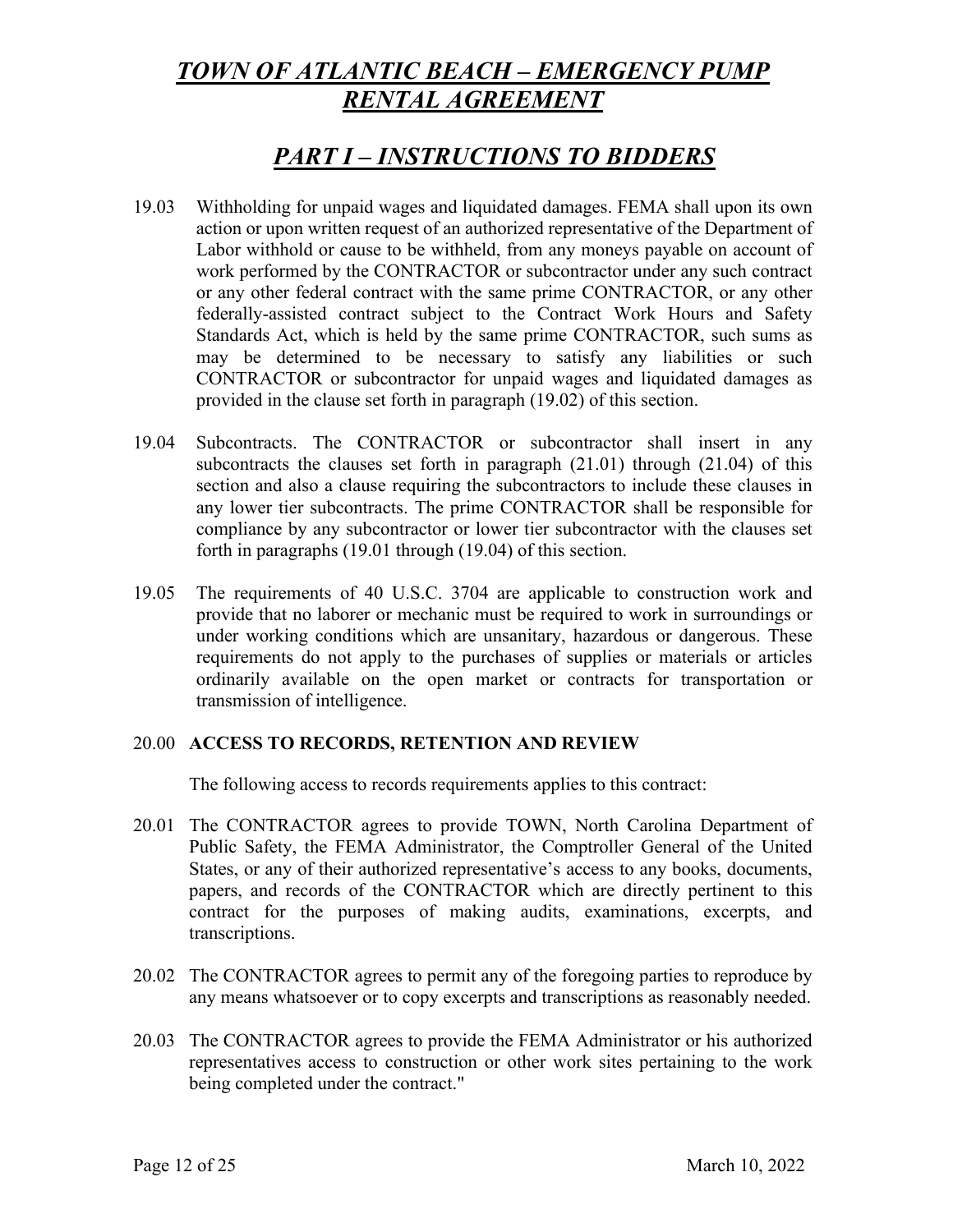### *PART I – INSTRUCTIONS TO BIDDERS*

20.04 The CONTRACTOR shall retain all records pertaining to the services and the contract for these services and make them available to the TOWN for a period of three (3) years following receipt of final payment for the services referenced herein. Final payment may be payment of any retention for the services.

#### 21.00 **NON-WAIVER OF RIGHTS**

21.01 It is agreed that the TOWN'S failure to insist upon the strict performance of any provision of this agreement, or to exercise any right based upon a breach thereof, or the acceptance of any performance during such breach, shall not constitute a waiver of any rights under this agreement.

#### 22.00 **INTERPRETATION AND VENUE**

All of the terms and conditions contained herein shall be interpreted in accordance with the laws of the State of North Carolina. In the event of a conflict between the various terms and conditions contained herein or between these terms and other applicable provisions, then the more particular shall prevail over the general and the more stringent or higher standard shall prevail over the less stringent or lower standard. The venue for any litigation arising hereunder shall be Carteret County, North Carolina.

#### 23.00 **DHS SEAL, LOGO, AND FLAGS**

23.01 CONTRACTOR shall not use the DHS seal(s), logos, crests, or reproductions of flags or likenesses of DHS agency officials without pre-approval by the specific federal agency.

### 24.00 **NO OBLIGATION BY FEDERAL GOVERNMENT**

24.01 The TOWN and the CONTRACTOR acknowledge and agree that, notwithstanding any concurrence by the Federal Government in or approval of the solicitation or award of the underlying contract, absent the express written consent by the Federal Government, the Federal Government is not a party to this contract and shall not be subject to any obligations or liabilities to the TOWN, the CONTRACTOR, or any other party (whether or not a party to that contract) pertaining to any matter resulting from the underlying contract.

The CONTRACTOR agrees to include the above clause in each subcontract financed in whole or in part with federal assistance. It is further agreed that the clause shall not be modified, except to identify the sub-contractor who will be subject to its provisions.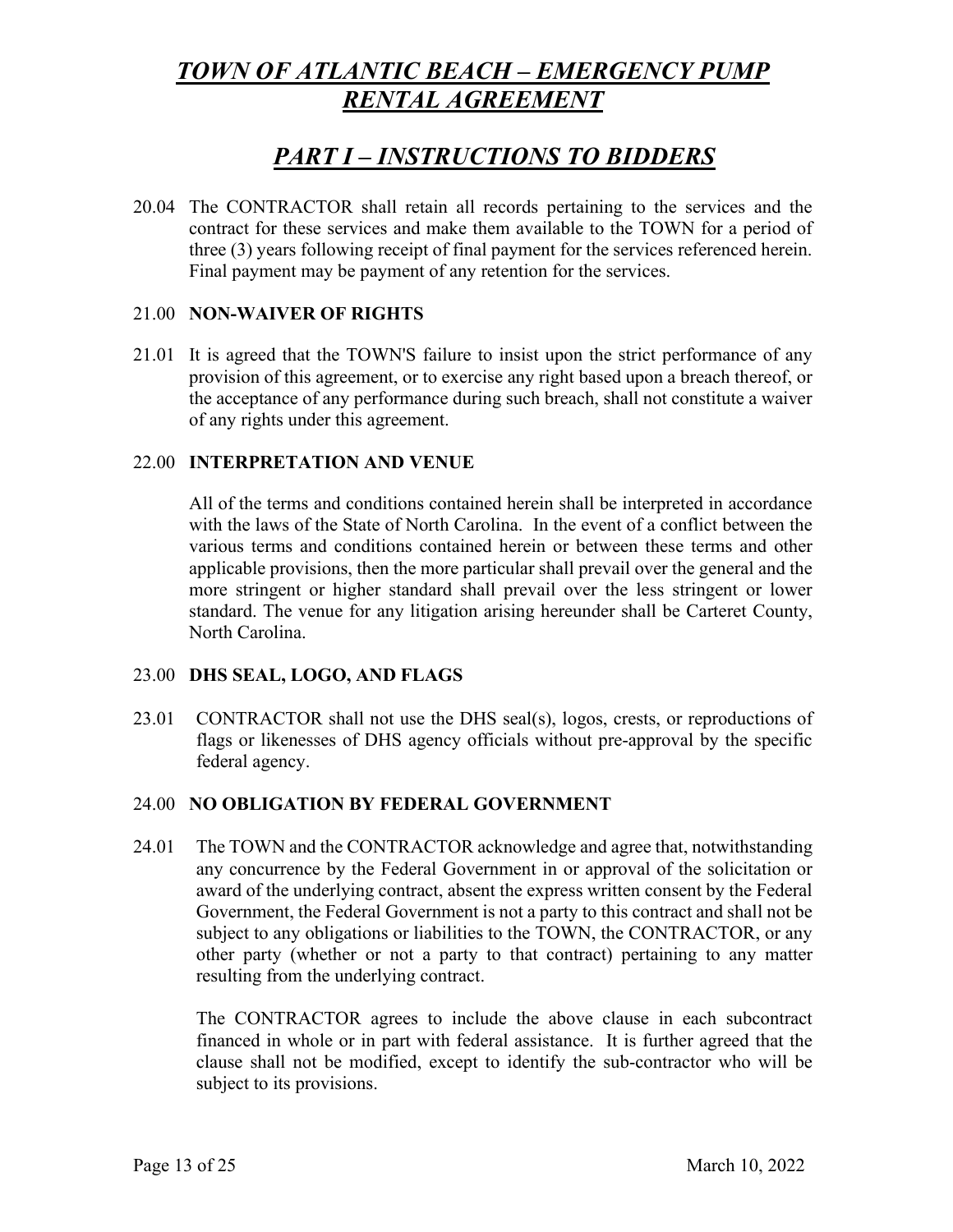### *PART I – INSTRUCTIONS TO BIDDERS*

### 25.00 **PROGRAM FRAUD AND FALSE OR FRAUDULENT STATEMENTS OR RELATED ACTS**

The CONTRACTOR acknowledges that 31 U.S.C. Chap. 38 (Administrative Remedies for False Claims and Statements) applies to the CONTRACTOR's actions pertaining to this contract. Upon execution of the underlying contract, the CONTRACTOR certifies or affirms the truthfulness and accuracy of any statement it has made, it makes, it may make, or causes to be made, pertaining to the underlying contract or the Federally assisted project for which this contract work is being performed. In addition to other penalties that may be applicable, the CONTRACTOR further acknowledges that if it makes, or causes to be made, a false, fictitious, or fraudulent claim, statement, submission, or certification, the Federal Government reserves the right to impose the penalties of the Program Fraud Civil Remedies Act of 1986 on the CONTRACTOR to the extent the Federal Government deems appropriate.

The CONTRACTOR also acknowledges that if it makes, or causes to be made, a false, fictitious, or fraudulent claim, statement, submission, or certification to the Federal Government under a contract connected with a project that is financed in whole or in part with Federal assistance, the Government reserves the right to impose the penalties of 18 U.S.C. § 1001 and 49 U.S.C. § 5307(n)(1) on the CONTRACTOR, to the extent the Federal Government deems appropriate.

The CONTRACTOR agrees to include the above two clauses in each subcontract financed in whole or in part with Federal assistance. It is further agreed that the clauses shall not be modified, except to identify the sub-contractor who will be subject to the provisions.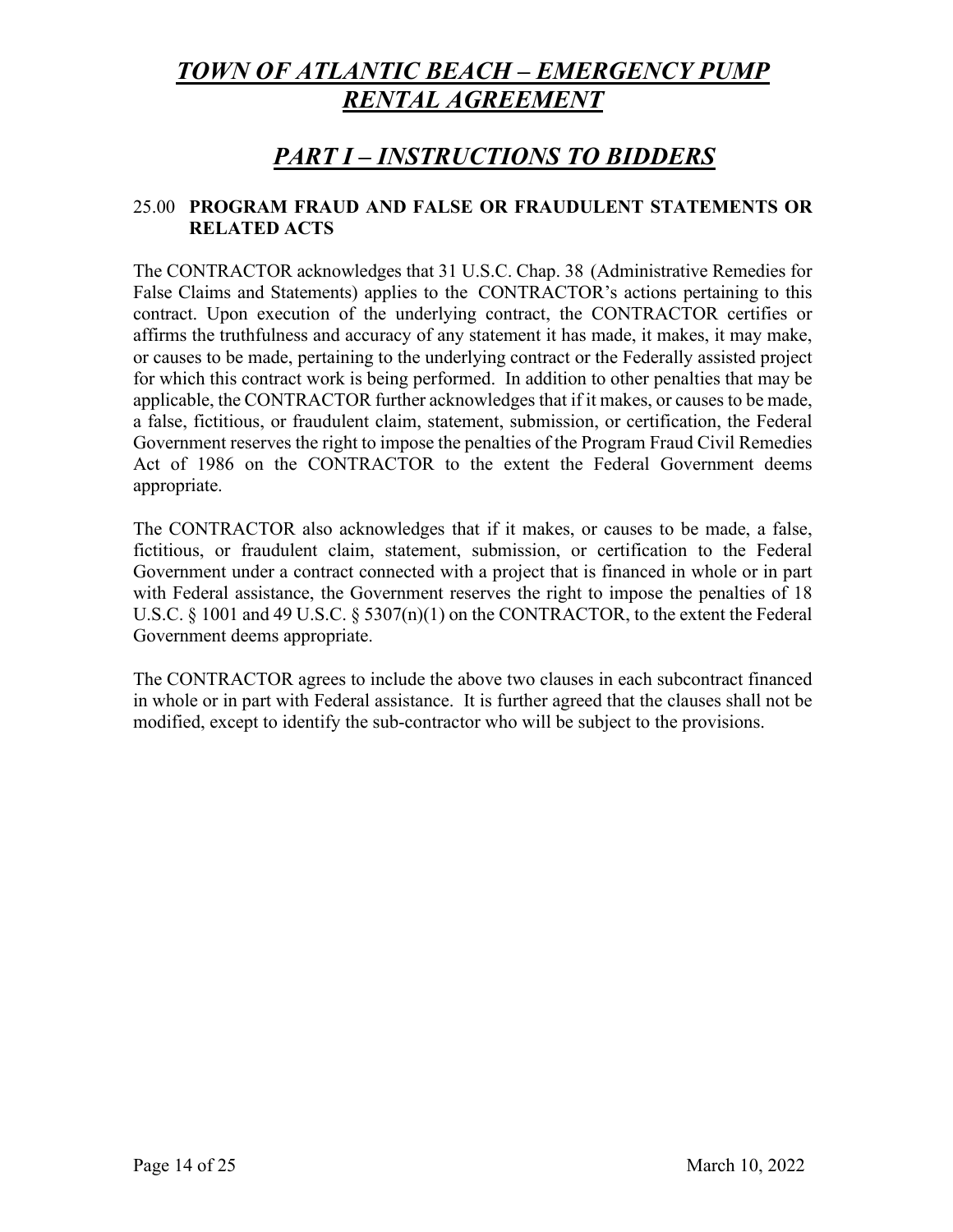# *PART II – SCOPE OF WORK*

### 1.00 **GENERAL**

- A. As used in this Contract, references to "Work" will be synonymous with "Scope of Work".
- B. The CONTRACTOR will comply with all applicable Federal, State and Local codes, ordinances and requirements of all agencies having jurisdiction.
- C. Performance: The quality, of equipment (pumps and all accessories) concerning this emergency pump agreement must reflect continual equipment reliability and professional work and conduct during mobilization, setup and demobilization.

### 2.00 **SCOPE OF WORK**

At the request of the Town Management, the CONTRACTOR will establish Emergency Pumping at any or all the locations specified in the location section, Part 1, Section 10. The number of necessary pumping locations will be discretionary to the Town Management to ensure public safety, protect the public health, public property and maintain emergency services.

- 2.01 CONTRACTOR will mobilize and demobilize emergency pumping at the locations designated in the location section and discharge at the locations allowed within the incorporated limits of the TOWN. Any deviation in location (for intake or discharge) must be approved and/or requested by the Town Management.
- 2.02 The CONTRACTOR will not enter private property without obtaining consent of TOWN Management and be accompanied by TOWN personnel.
- 2.04 The CONTRACTOR will be responsible for damages caused by the CONTRACTOR to both private and public property.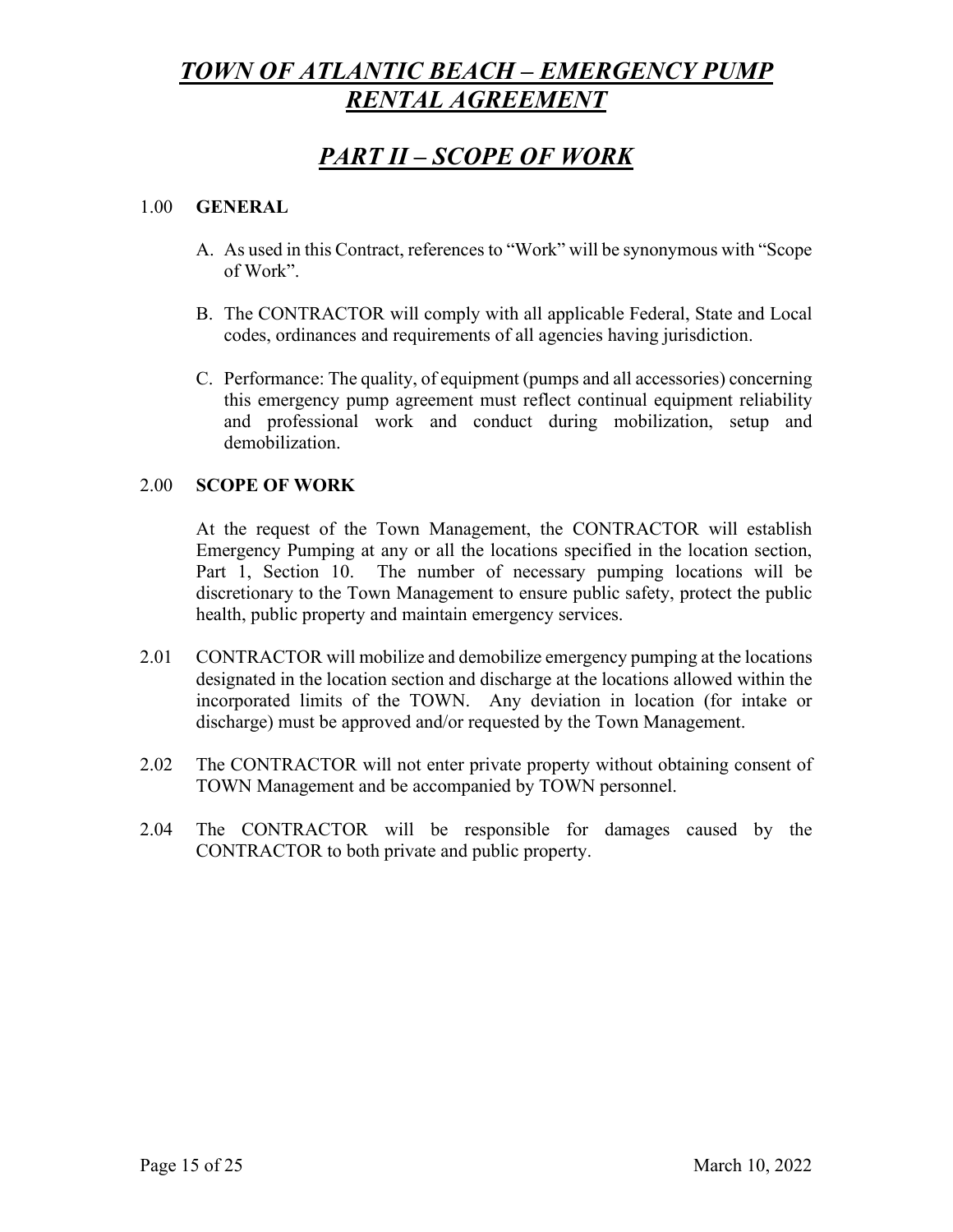# *PART II – SCOPE OF WORK*

### 3.00 **UNIT PRICE SCHEDULE**

The Contract will be for payment on a unit price basis. Unit prices include all necessary mobilization, insurance, overhead, profit and applicable taxes.

#### Unit Price No. 1

Provide, mobilize, deliver and demobilize one  $(1)$  – trailer mounted four  $(4)$  inch non-clog dry self-priming diesel Centrifugal Pump, 1 (one) - 40' - 4" suction hose/pipe with strainer,  $300' - 4$ " discharge hose or pipe (4" camlock) and all required elbows tees, connections for pump to the Public Works Facility 1400 West Fort Macon Road, Atlantic Beach, NC 28512; however the TOWN reserves the right to request any location for delivery of this pump, where Public Safety permits.

- A) Mobilization, demobilization and equipment described above, and 24 hour pump and accessory rental (1 day) (up to 24 hour/day operation)
- B) 24 hour pump and accessory rental (1 day) (up to 24 hour/day operation)
- C) 7 day pump and accessory rental (up to 24 hour/day operation)
- D) 1 month pump rental and accessory rental (up to 24 hour/day operation)

#### Unit Price No. 2

Provide, mobilize, and demobilization of up to three (3) trailer mounted dry selfpriming four (4) inch non-clog diesel powered pumps. Each trailer requested will also be equipped with twenty (20) feet of intake and 200 feet of four-inch discharge hose or pipe. These four inch pumps and associated accessories requested: hose, fittings, elbows, cam lock connections, converters, etc. will be delivered to the Public Works facility 1400 West Fort Macon Road, Atlantic Beach, NC 28512; however the TOWN reserves the right to request any location for delivery of these pumps, where Public Safety permits.

- A) Mobilization, demobilization of one (1) pump and all accessories described above, and 24 hour pump and accessory rental (1 day) (up to 24 hour/day operation) ea.
- B) 24 hour pump and accessory rental (1 day) (up to 24 hour/day operation) ea.
- C) 7 day pump and accessory rental (up to 24 hour/day operation) ea.
- D) 1 month pump and accessory rental (up to 24 hour/day operation) ea.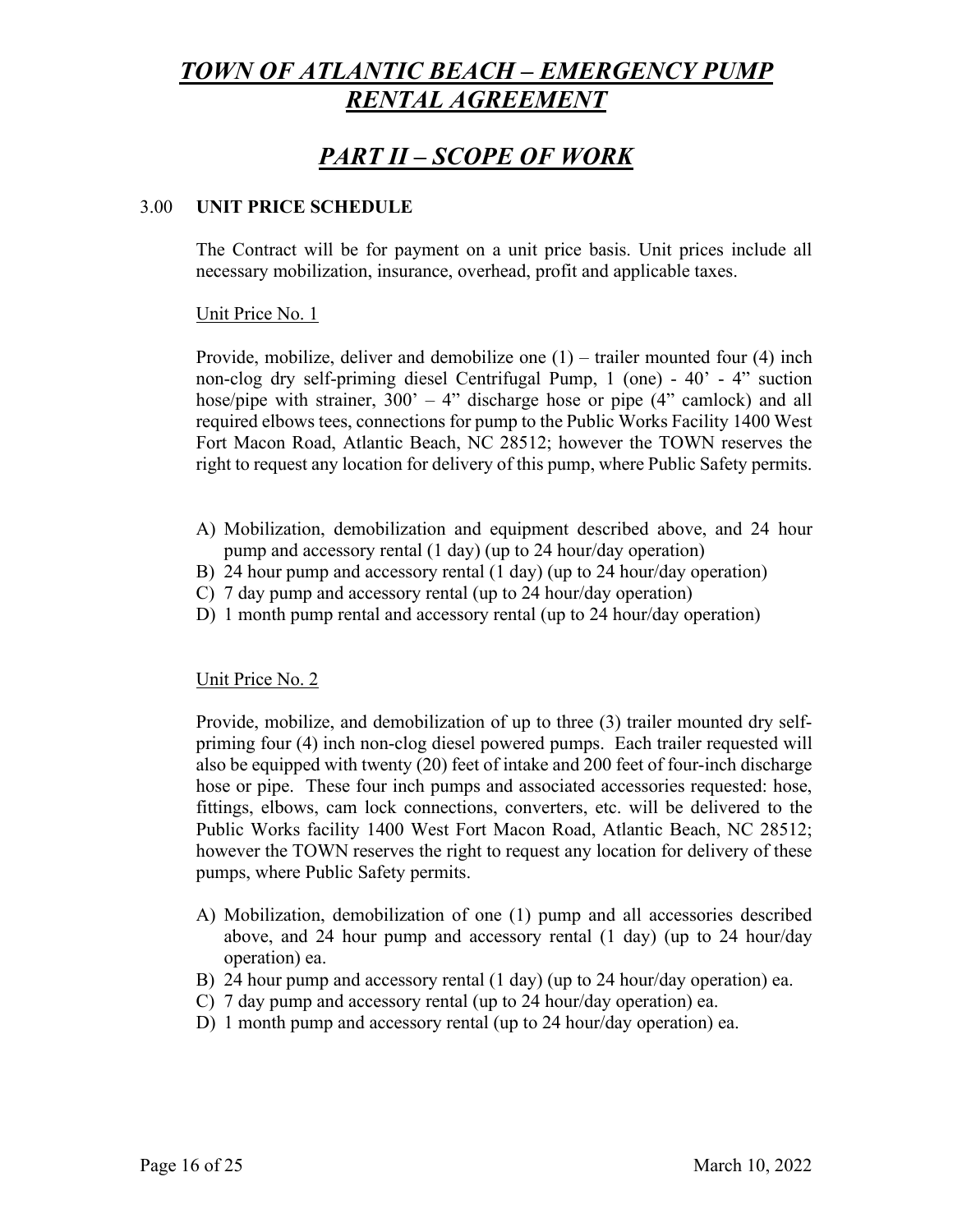### *PART III – FORM OF PROPOSAL*

TO: Mr. David R Walker Town Manager Town of Atlantic Beach PO Box 10 125 West Fort Macon Road Atlantic Beach, NC 28512

| DATE:  | FROM:           | (Bidder/CONTRACTOR) |  |  |
|--------|-----------------|---------------------|--|--|
| PHONE: | <b>ADDRESS:</b> |                     |  |  |

UNIT PRICE BID: The undersigned, having carefully examined the Instructions to Bidders and Scope of Work (Parts 1 and II) of the *TOWN OF ATLANTIC BEACH – EMERGENCY PUMP RENTAL AGREEMENT* dated March 10, 2022 including the following addenda:

 $\mathcal{L}_\mathcal{L}$  , which is a set of the set of the set of the set of the set of the set of the set of the set of the set of the set of the set of the set of the set of the set of the set of the set of the set of the set of

ADDENDUM # DATED: ADDENDUM # DATED:

As well as the premises and conditions affecting the work, proposes to furnish all services, labor, materials and equipment called for to complete the project in accordance with the Contract for the following unit price amounts.

1) Unit Price No. 1

A)  $\frac{1}{2}$   $\frac{1}{2}$   $\frac{1}{2}$   $\frac{1}{2}$   $\frac{1}{2}$   $\frac{1}{2}$   $\frac{1}{2}$   $\frac{1}{2}$   $\frac{1}{2}$   $\frac{1}{2}$   $\frac{1}{2}$   $\frac{1}{2}$   $\frac{1}{2}$   $\frac{1}{2}$   $\frac{1}{2}$   $\frac{1}{2}$   $\frac{1}{2}$   $\frac{1}{2}$   $\frac{1}{2}$   $\frac{1}{2}$   $\frac{1}{2}$   $\frac{1}{2}$ mobilization and demobilization) B)  $\$  /day rental (up to 24 hour pumping) C)  $\frac{\sqrt{7} \text{ day retal (up to 24 hour pumping)}}{}$ D)  $\sqrt{1}$  month rental (up to 24 hour pumping)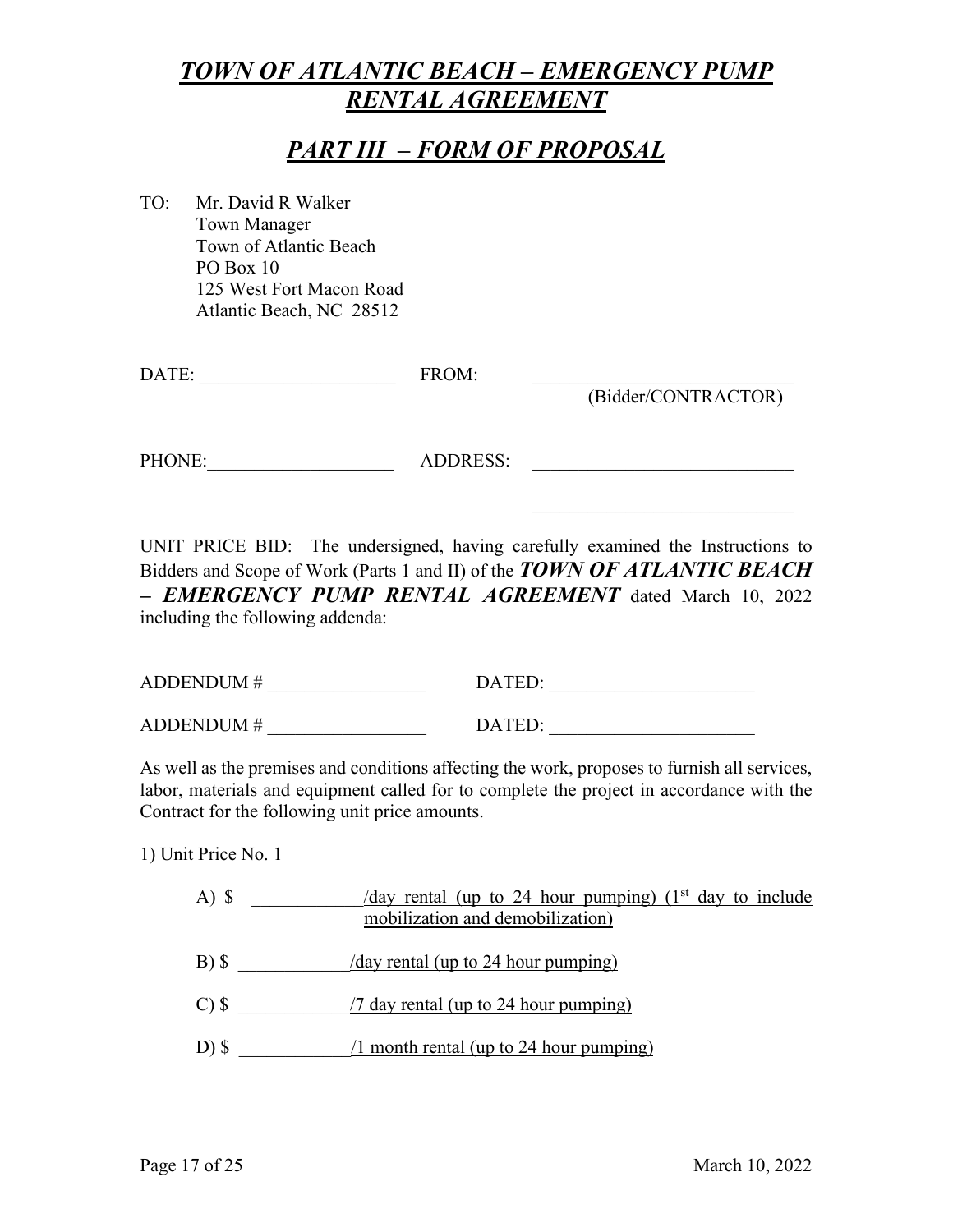# *PART III – FORM OF PROPOSAL*

2) Unit Price No. 2 (per pump requested)

- A)  $\frac{1}{2}$   $\frac{1}{2}$   $\frac{1}{2}$   $\frac{1}{2}$   $\frac{1}{2}$   $\frac{1}{2}$   $\frac{1}{2}$   $\frac{1}{2}$   $\frac{1}{2}$   $\frac{1}{2}$   $\frac{1}{2}$   $\frac{1}{2}$   $\frac{1}{2}$   $\frac{1}{2}$   $\frac{1}{2}$   $\frac{1}{2}$   $\frac{1}{2}$   $\frac{1}{2}$   $\frac{1}{2}$   $\frac{1}{2}$   $\frac{1}{2}$   $\frac{1}{2}$ mobilization, and demobilization) ea.
- B) \$  $\frac{day \text{�} (up \text{ to } 24 \text{ hour pumping}) \text{e}$ .
- C)  $\frac{1}{7}$  day rental (up to 24 hour pumping) ea.
- D)  $\frac{\sinh(\theta)}{\sinh(\theta)}$  = 1 month rental (up to 24 hour pumping) ea.

Company Name

 $\_$  , and the set of the set of the set of the set of the set of the set of the set of the set of the set of the set of the set of the set of the set of the set of the set of the set of the set of the set of the set of th Signature Title Title

\_\_\_\_\_\_\_\_\_\_\_\_\_\_\_\_\_\_\_\_\_\_\_\_\_\_\_\_\_\_\_\_ State of Incorporation (Corporate Seal)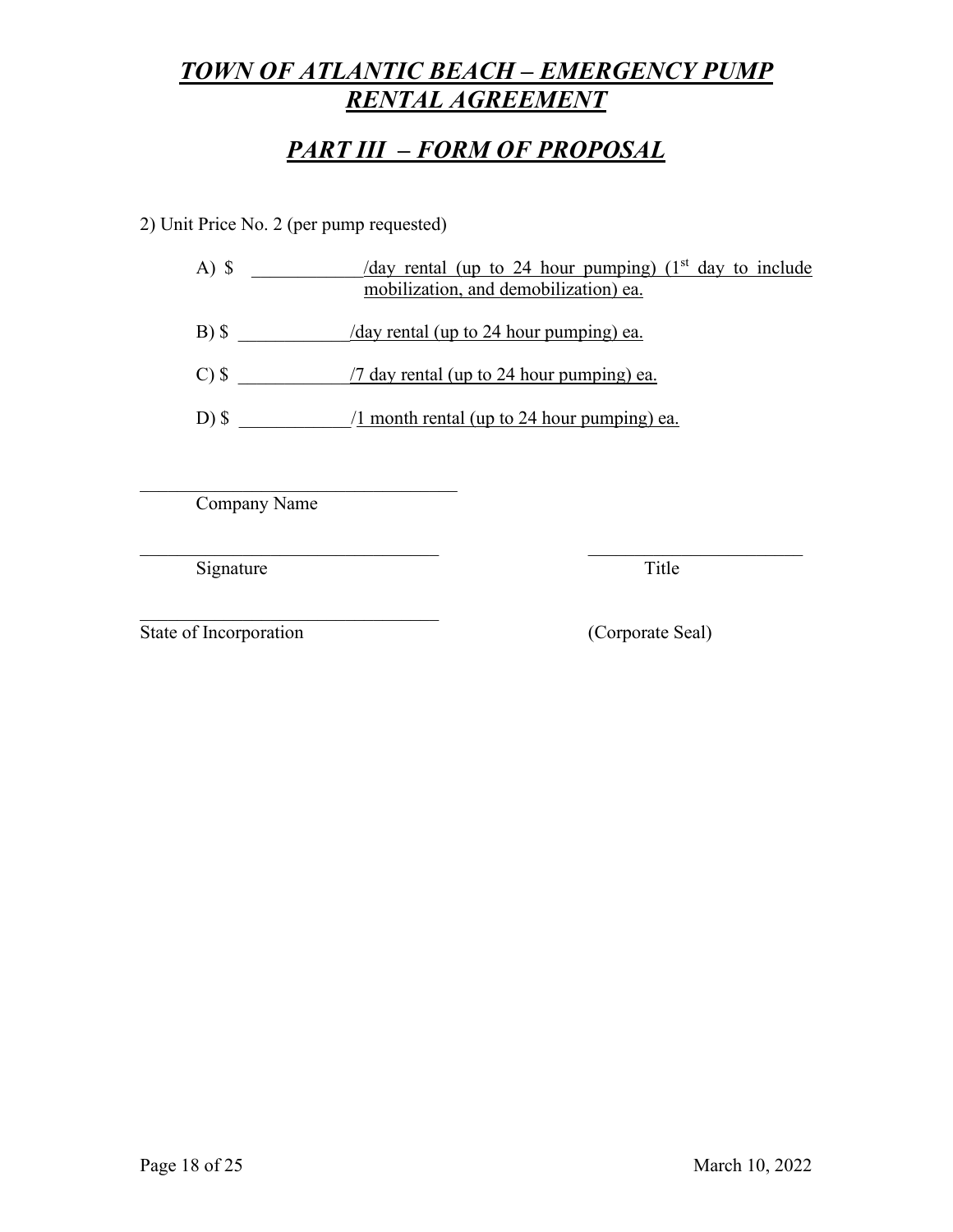## *PART IV – STATEMENT OF ASSURANCES AND COMPLIANCE*

The undersigned, as bidder, certifies that the General Conditions and Instructions to Bidders found in the bidding document dated March 10, 2022 have been read and understood.

The bidder hereby provides assurance that the Firm represented and its principals in this bid, as indicated below:

- 1.00 Suspension and Debarment
- (a) This contract is a covered transaction for purposes of 2 C.F.R. pt. 180 and 2 C.F.R. pt. 3000. As such the CONTRACTOR is required to verify that none of the CONTRACTOR, its principals (defined at 2 C.F.R. § 180.995), or its affiliates (defined at 2 C.F.R. § 180.905) are excluded (defined at 2 C.F.R. § 180.940) or disqualified (defined at 2 C.F.R. § 180.935).
- (b) The CONTRACTOR must comply with 2 C.F.R. pt. 180, subpart C and 2 C.F.R. pt. 3000, subpart C and must include a requirement to comply with these regulations in any lower tier covered transaction it enters into.
- (c) This certification is a material representation of fact relied upon by TOWN. If it is later determined that the CONTRACTOR did not comply with 2 C.F.R. pt. 180, subpart C and 2 C.F.R. pt. 3000, subpart C, in addition to remedies available to TOWN and North Carolina Department of Public Safety, the Federal Government may pursue available remedies, including but not limited to suspension and/or debarment.

(d) The CONTRACTOR agrees to comply with the requirements of 2 C.F.R. pt. 180, subpart C and 2 C.F.R. pt. 3000, subpart C throughout the period of this contract that may arise from this offer. The CONTRACTOR further agrees to include a provision requiring such compliance in its lower tier covered transactions.

- 1.01 Where the bidder is unable to certify to any of these statements in this certification, it will attach an explanation to this proposal.
- 2.00 Will comply with all requirements, stipulations, terms and conditions as stated in the bid document; and in any Contract entered into as a consequence of this bid.
- 3.00 Currently comply with all applicable Local, State and Federal Laws.
- 4.00 Are not guilty of collusion with other CONTRACTORS or vendors possibly interested in this bid or in determining prices to be submitted.
- 5.00 Byrd Anti-Lobbying Amendment, 31 U.S.C. § 1352 (as amended). No Federal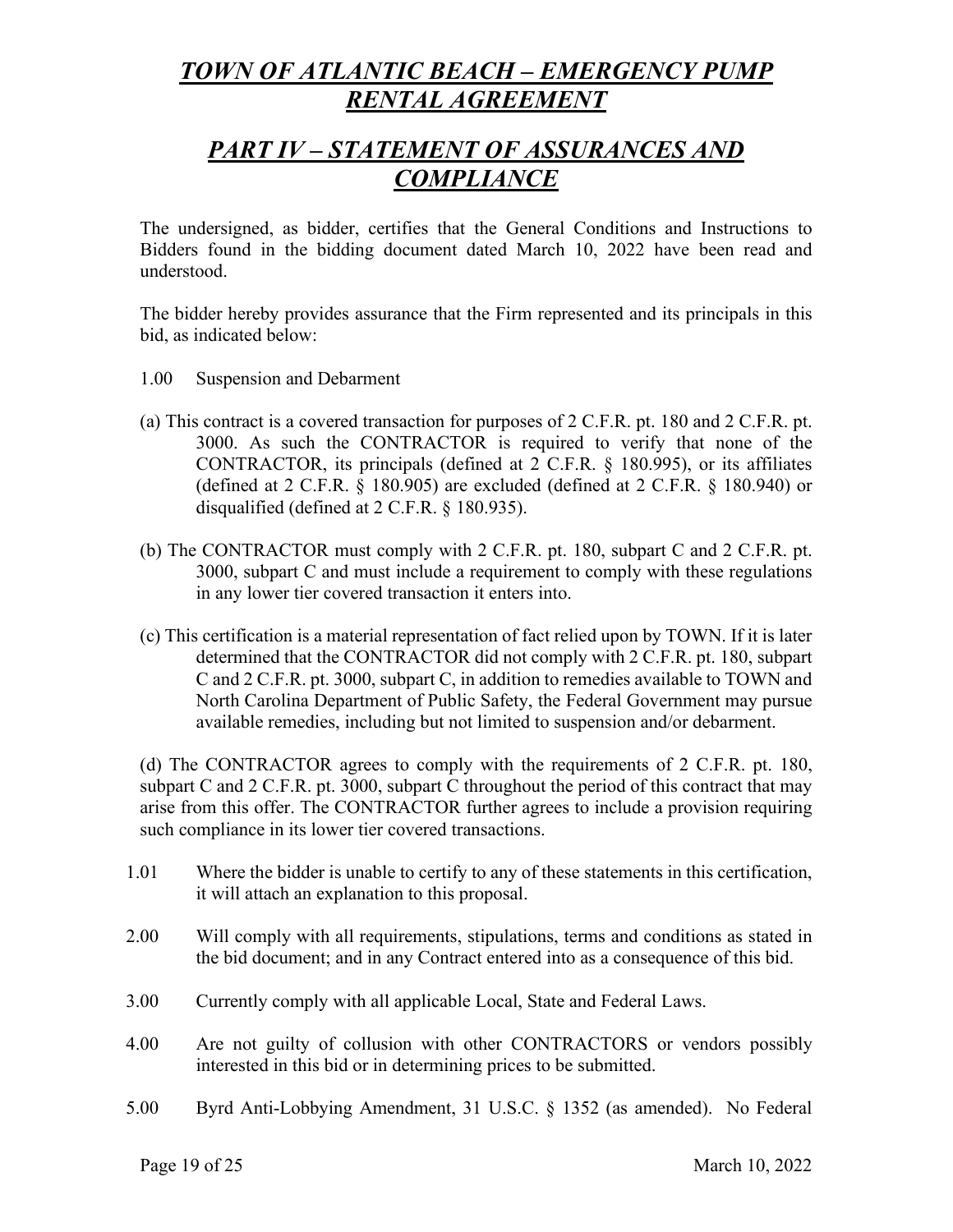## *PART IV – STATEMENT OF ASSURANCES AND COMPLIANCE*

appropriated funds have been paid or will be paid, by or on behalf of the undersigned, to any person for influencing or attempting to influence an officer or employee of an agency, a Member of Congress, an officer or employee of Congress, or an employee of a Member of Congress in connection with the awarding of any Federal contract, the making of any Federal grant, the making of any Federal loan, the entering into of any cooperative agreement, and the extension, continuation, renewal, amendment, or modification of any Federal contract, grant, loan, or cooperative agreement.

If any funds other than Federal appropriated funds have been paid or will be paid to any person for influencing or attempting to influence an officer or employee of any agency, a Member of Congress, an officer or employee of Congress, or an employee of a Member of Congress in connection with this Federal contract, grant, loan, or cooperative agreement, the undersigned shall complete and submit Standard Form LLL, "Disclosure Form to Report Lobbying," in accordance with its instructions.

The undersigned shall require that the language of this certification be included in the award documents for all subawards at all tiers (including subcontracts, subgrants. and contracts under grants, loans, and cooperative agreements) and that all subrecipients shall certify and disclose accordingly.

- This certification is a material representation of fact upon which reliance was placed when this transaction was made or entered into. Submission of this certification is a prerequisite for making or entering into this transaction imposed by 31, U.S.C. § 1352 (as amended by the Lobbying Disclosure Act of 1995). Any person who fails to file the required certification shall be subject to a civil penalty of not less than \$10,000 and not more than \$100,000 for each such failure.
- 6.00 Such agent as indicated below is officially authorized to represent the firm in whose name this bid is submitted.

 $\_$  , and the contribution of the contribution of  $\_$  . The contribution of the contribution of  $\_$ 

 $\overline{\phantom{a}}$  , and the set of the set of the set of the set of the set of the set of the set of the set of the set of the set of the set of the set of the set of the set of the set of the set of the set of the set of the s

Name of Firm Name of Firm Representative

Signature Title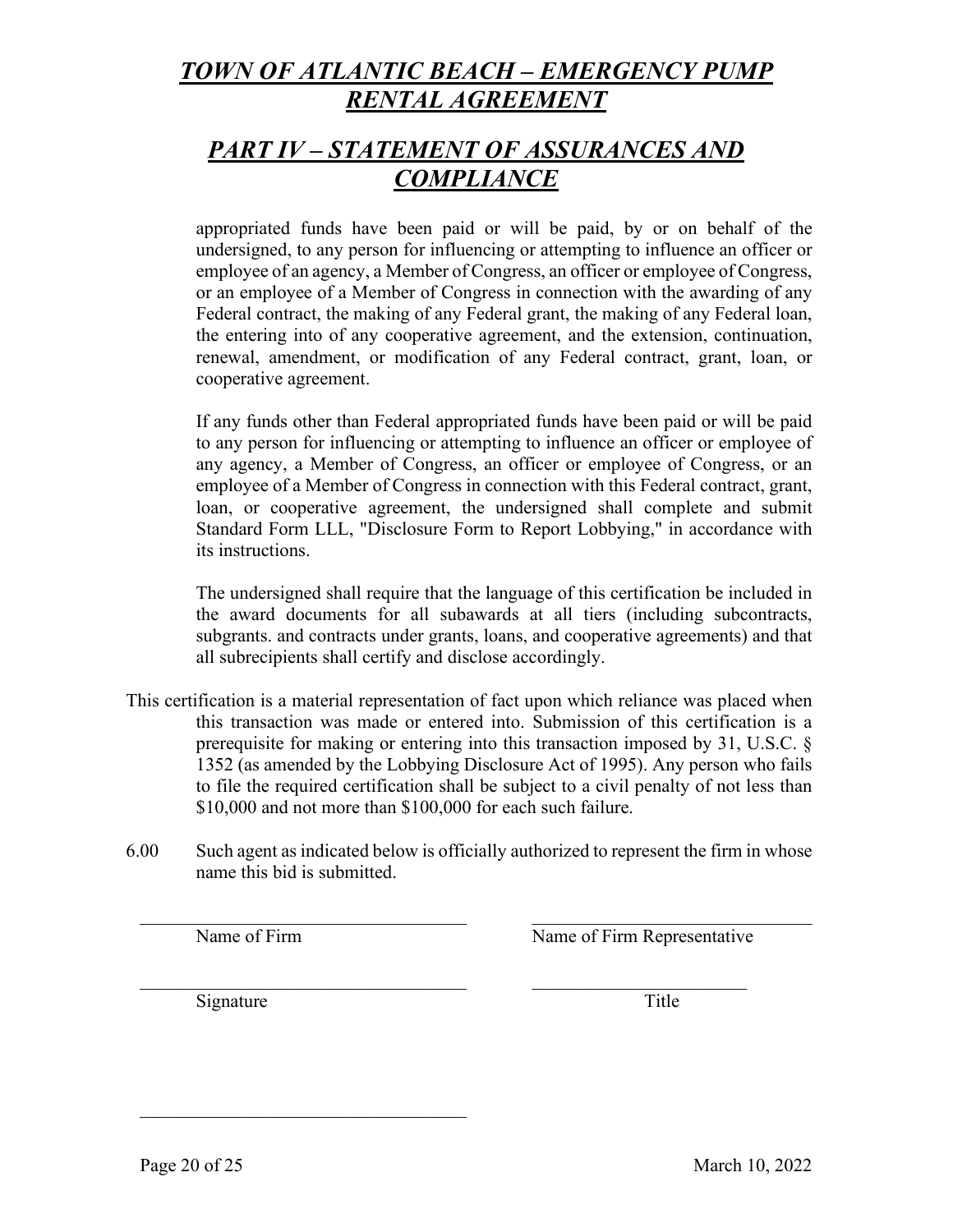# *PART IV – STATEMENT OF ASSURANCES AND COMPLIANCE*

Address of Firm

 $\overline{\phantom{a}}$  , and the set of the set of the set of the set of the set of the set of the set of the set of the set of the set of the set of the set of the set of the set of the set of the set of the set of the set of the s

 $\overline{\phantom{a}}$  , and the set of the set of the set of the set of the set of the set of the set of the set of the set of the set of the set of the set of the set of the set of the set of the set of the set of the set of the s

\_\_\_\_\_\_\_\_\_\_\_\_\_\_\_\_\_\_\_\_\_\_\_\_\_\_\_\_\_\_\_\_

 $\overline{\phantom{a}}$  , and the set of the set of the set of the set of the set of the set of the set of the set of the set of the set of the set of the set of the set of the set of the set of the set of the set of the set of the s Telephone Number

Date

State of Incorporation (Corporate Seal)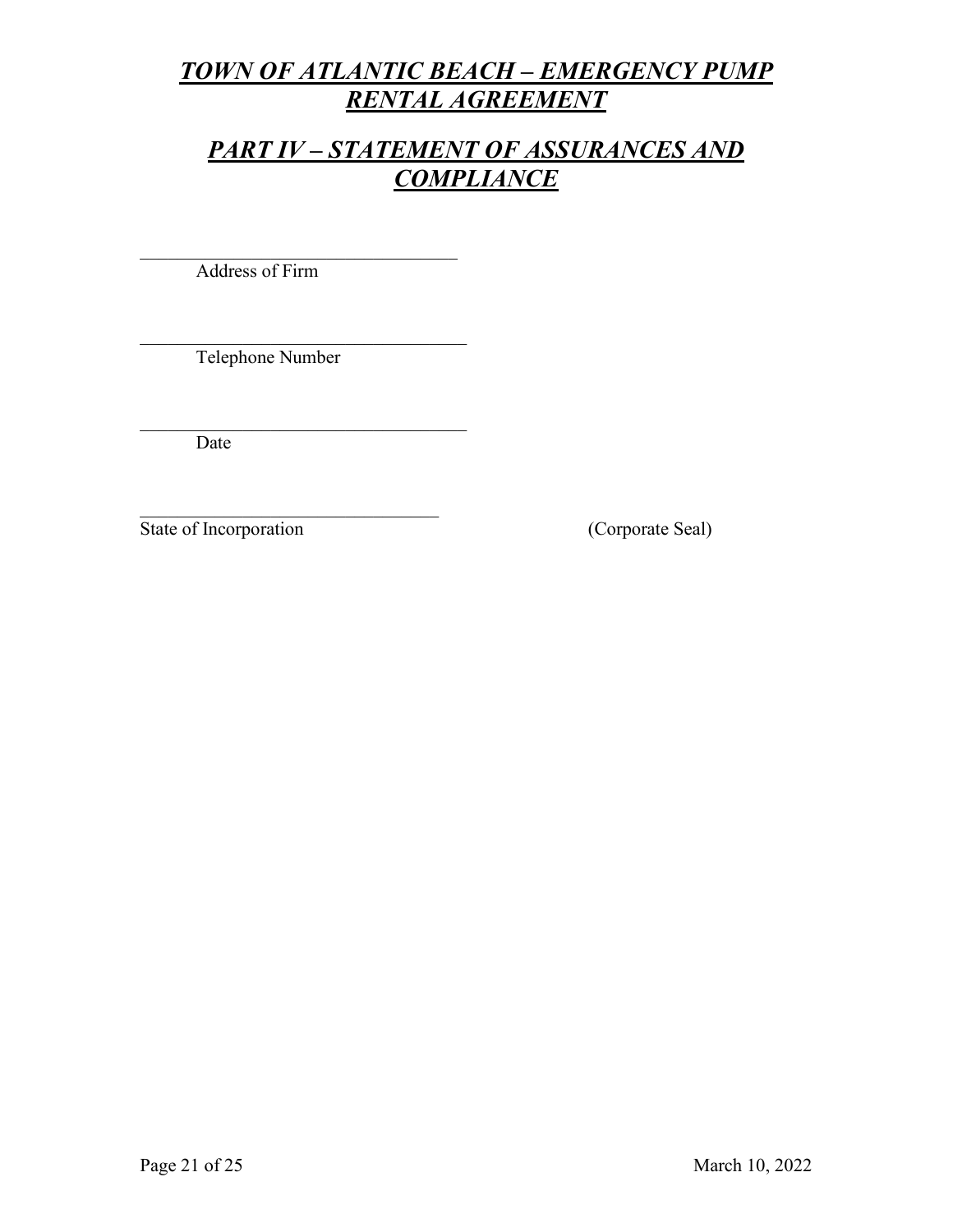### *PART V – EXECUTION OF CONTRACT*

#### STATE OF NORTH CAROLINA CONTRACT NO:

#### COUNTY OF CARTERET

### CONTRACT BETWEEN THE TOWN OF ATLANTIC BEACH, NORTH CAROLINA AND

\_\_\_\_\_\_\_\_\_\_\_\_\_\_\_\_\_\_\_\_\_\_\_\_\_\_\_\_\_\_\_\_\_\_\_\_\_

|                                                                       | THIS CONTRACT, made this the<br>day of                                |  |  |                                      | , 22, by and between the |  |                                                 |  |
|-----------------------------------------------------------------------|-----------------------------------------------------------------------|--|--|--------------------------------------|--------------------------|--|-------------------------------------------------|--|
| TOWN OF ATLANTIC BEACH, NORTH CAROLINA (hereinafter called "TOWN"), a |                                                                       |  |  |                                      |                          |  |                                                 |  |
|                                                                       | municipal Corporation located in Carteret County, North Carolina; and |  |  |                                      |                          |  |                                                 |  |
|                                                                       |                                                                       |  |  |                                      |                          |  | , a corporation organized under the laws of the |  |
| State of                                                              |                                                                       |  |  | , (hereinafter called "CONTRACTOR"). |                          |  |                                                 |  |

#### 1. Purpose

The TOWN hereby employs the CONTRACTOR to furnish all labor, materials and equipment to perform all work in manner and form as specified by the attached, PARTS I – V, *TOWN OF ATLANTIC BEACH – EMERGENCY PUMP RENTAL AGREEMENT CONTRACT,* containing specifications and documents consisting of, but not limited to: Scope of Work, Instructions to Bidders, Proposal and Statement of Assurances and Compliance, which are incorporated as if fully set out, for the following:

CONTRACTOR will mobilize and demobilize emergency pumps at the locations designated in the location section allowed within the incorporated limits of the TOWN. Any deviation in location (for intake or discharge) must be approved and/or requested by the Town Management, as directed in Section 10 of PART I – INSTRUCTIONS TO BIDDERS.

#### STATEMENT OF AGREEMENT

In consideration of the mutual promises and covenants set out hereinafter, the parties agree as follows:

1) AVAILABILITY. CONTRACTOR will make available for use within the TOWN the equipment and manpower necessary to quickly and efficiently mobilize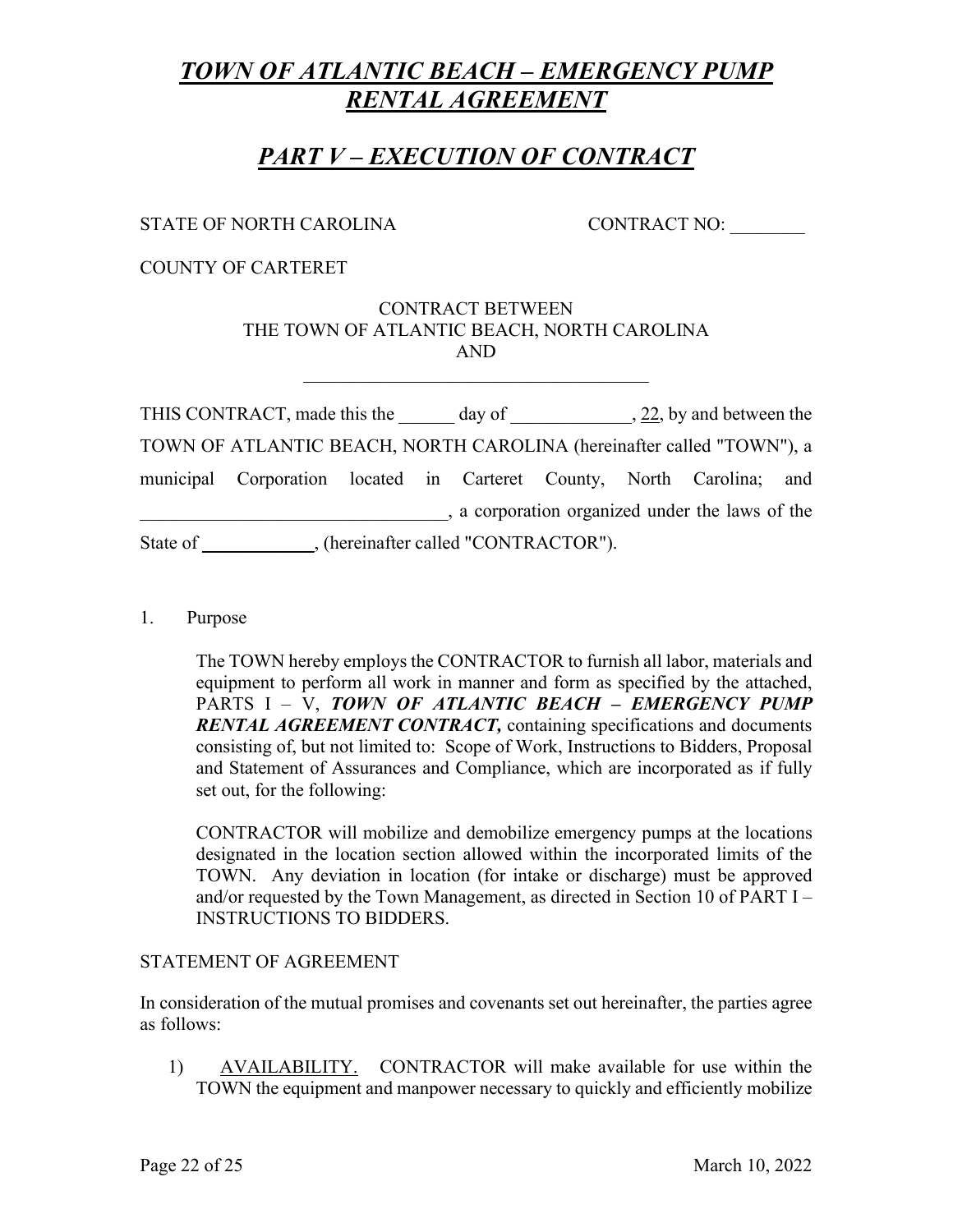### *PART V – EXECUTION OF CONTRACT*

and setup the Emergency Pumps and discharge described in the Part I, Instructions to Bidders and Part II, Scope of Work within 24 hours when directed to do so by the Town Management.

- 2) WORK. The Work is described in the *TOWN OF ATLANTIC BEACH – EMERGENCY PUMP RENTAL AGREEMENT* Bid Documents primarily under Part II "Scope of Work."
- 3) INCORPORATION OF BID DOCUMENTS. The bid documents captioned "*TOWN OF ATLANTIC BEACH – EMERGENCY PUMP RENTAL AGREEMENT*" consisting of twenty-five pages dated March 10, 2022 and consisting of Part I – Instructions to Bidders, Part II – Scope of Work, Part III – Form of Proposal, Part IV - Statement of Assurances and Compliance, Part V – Execution of Contract and all Attachments are incorporated herein as if set out in full as terms of this Contract.
- 4) COMPENSATION. CONTRACTOR will be compensated at the unit price rates as set out in Part III – Form of Proposal of the *TOWN OF ATLANTIC BEACH – EMERGENCY PUMP RENTAL AGREEMENT* Bid Documents, a signed copy of which is attached as part of this document.
- 5) AUTHORITY. CONTRACTOR will be entitled to act upon verbal instructions given by the Town Management, and will not be required to determine whether approval of the full Town Board of Commissioners has been given for any requested work under this Contract.
- 6) TERM. This Contract will be effective commencing July 1, 2022 and will remain effective until June 30, 2024.
- 7) INDEMNITY. CONTRACTOR indemnifies and saves the TOWN, its officials and employees, harmless from any claims, suits and judgments, including the cost of defending against the same, arising out of or relating to CONTRACTOR'S performance under this Contract.
- 8) COMPLETE AGREEEMENT. This Contract contains the complete understanding between the parties, and any amendment will be in writing, and executed by the parties hereto.
- 9) NON-ASSIGNMENT. CONTRACTOR may not assign this Contract without the express written consent of the TOWN.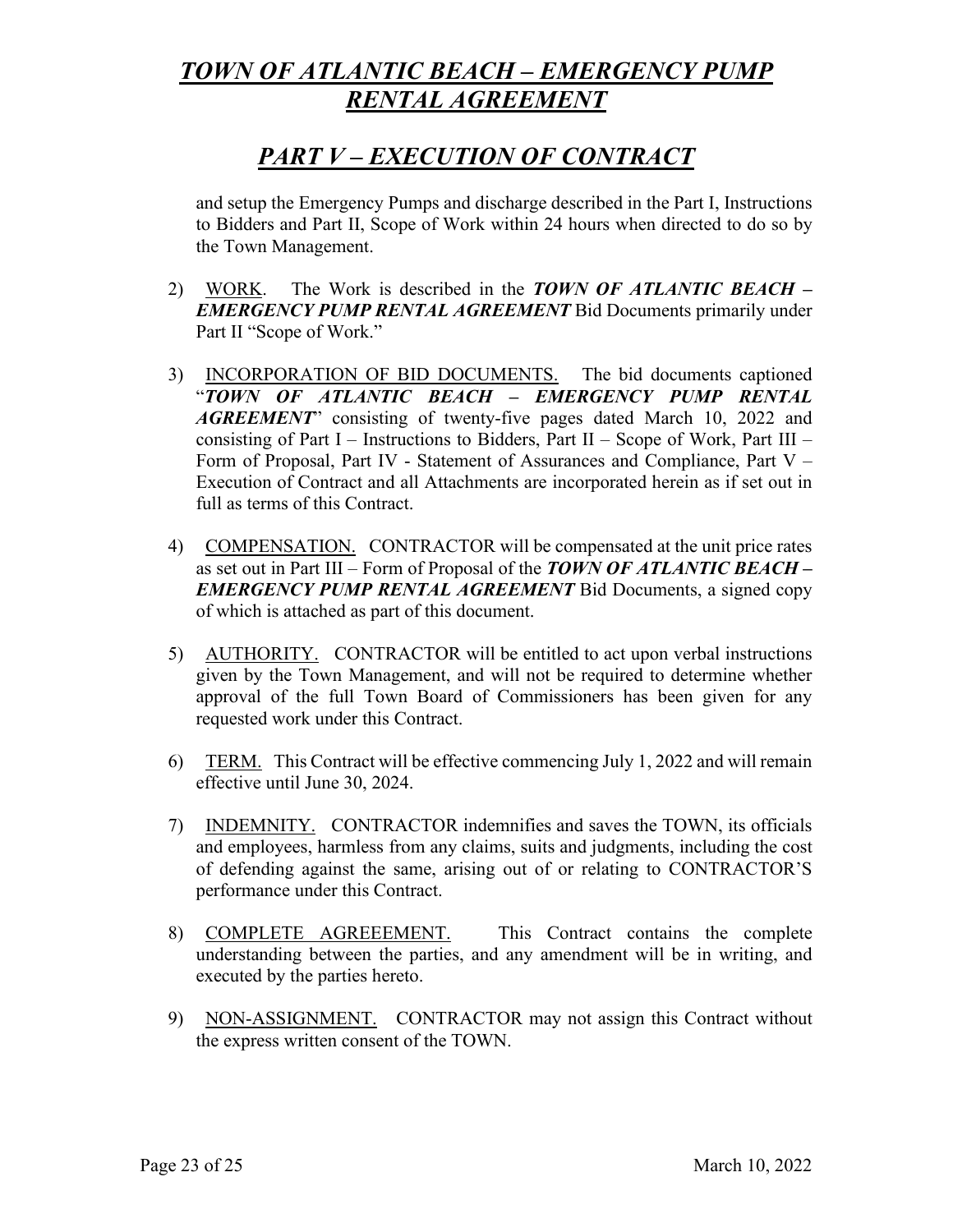### *PART V – EXECUTION OF CONTRACT*

IN WITNESS WHEREOF, the TOWN has caused this Contract to be duly executed in its name and behalf and the CONTRACTOR has caused this Contract to be duly executed in its name and behalf and its corporate seal to be hereunto affixed, and attested to.

TOWN OF ATLANTIC BEACH, NORTH CAROLINA

 $\text{BY:}\qquad \qquad$ 

Mayor

ATTEST:

\_\_\_\_\_\_\_\_\_\_\_\_\_\_\_\_\_\_\_\_\_\_\_\_\_\_\_\_\_\_\_\_ TOWN Clerk

APPROVED AS TO FORM:

 $\overline{\phantom{a}}$  , which is a set of the set of the set of the set of the set of the set of the set of the set of the set of the set of the set of the set of the set of the set of the set of the set of the set of the set of th TOWN Attorney

STATE OF NORTH CAROLINA COUNTY OF CARTERET

I, \_\_\_\_\_\_\_\_\_\_\_\_\_\_\_\_\_\_\_\_\_\_\_\_\_\_\_\_, a Notary Public of the State and County aforesaid, certify that Katrina Tyer, personally came before me this day and acknowledged that she is Town Clerk for the TOWN of ATLANTIC BEACH, a North Carolina Municipal Corporation, and that by authority duly given and as the act of the TOWN of ATLANTIC BEACH, the foregoing instrument was signed in its name by its Mayor, \_\_\_\_\_\_\_\_\_\_\_\_\_\_\_\_\_\_\_, sealed with its corporate seal and attested by herself as its Clerk.

WITNESS my hand and notarial seal, this the day of the state of  $\sim$  $20$  .

> $\overline{\phantom{a}}$  , where  $\overline{\phantom{a}}$  , where  $\overline{\phantom{a}}$  , where  $\overline{\phantom{a}}$  , where  $\overline{\phantom{a}}$ Notary Public

My Commission Expires:

 $\overline{\phantom{a}}$  , where  $\overline{\phantom{a}}$  , where  $\overline{\phantom{a}}$  , where  $\overline{\phantom{a}}$ 

(SEAL)